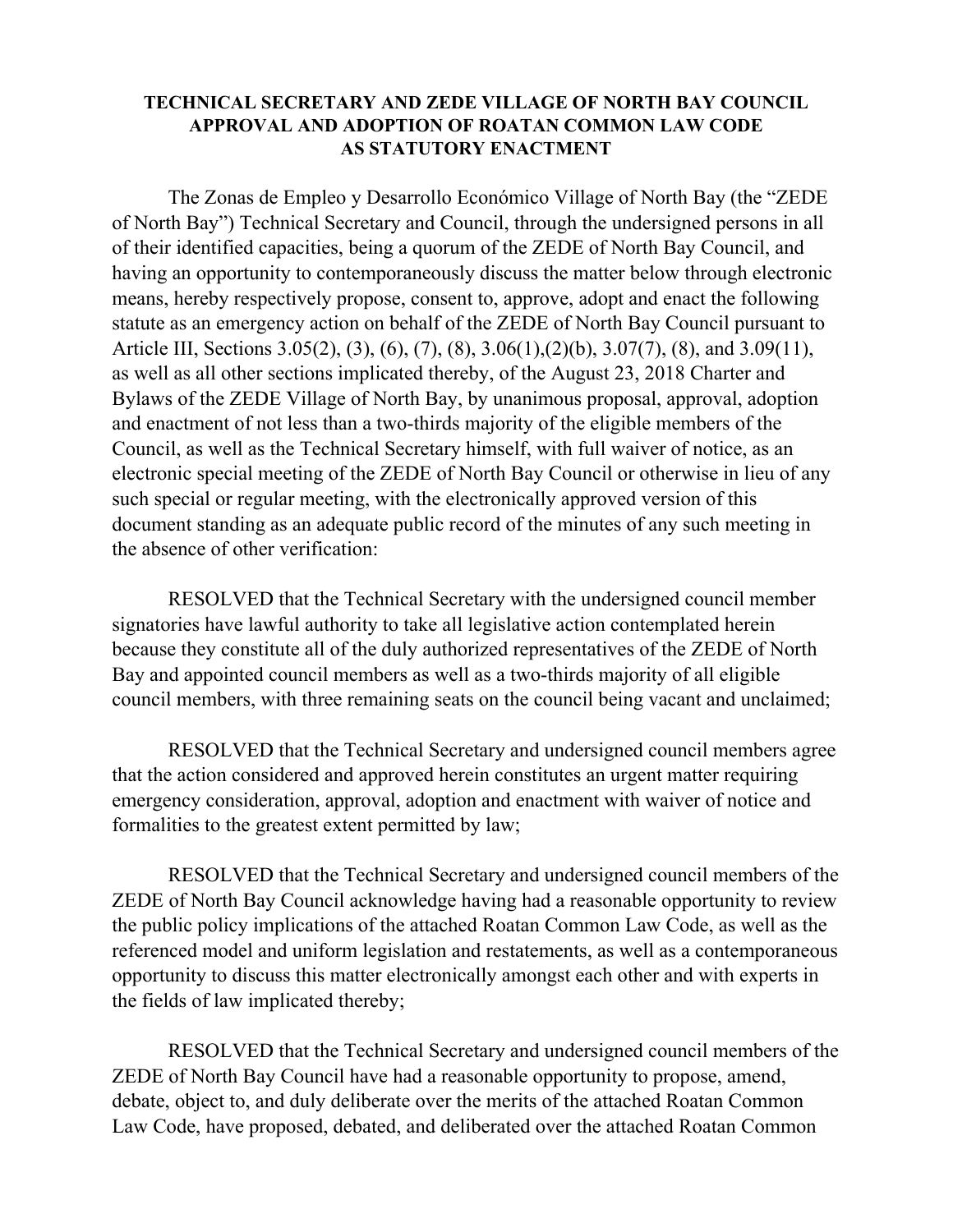Law Code by electronic and telephonic means, and have unanimously concluded in an exercise of their policy making and discretionary authority that the attached Roatan Common Law Code reasonably advances legitimate governmental purposes because it incorporates by reference widely accepted, tested and effective rules and principles of law, both in the form of model legislation and scholarly restatements of the common law, which has arisen from experience and scholarly input in jurisdictions which are highly regarded for the rule of law, equal justice under the law, and unbiased adjudication.

BE IT FURTHER RESOLVED that, based on such consideration, deliberations and exercise of policy making and discretionary authority, the below duly appointed Technical Secretary and members of the ZEDE of North Bay Council, representing a two-thirds majority of the eligible members of the Council, hereby unanimously propose, approve, adopt, enact, consent to and ratify on behalf of the ZEDE of North Bay, the attached Roatan Common Law Code, incorporating herein by reference all identified model and uniform legislation and restatements, which Code shall hereafter upon the date of last signature below, be deemed an immediately effective statutory enactment of the ZEDE of North Bay, superseding to the extent of any conflict any previously existing statute thereof, and also superseding any otherwise conflicting national or local law of the Republic of Honduras pursuant to Articles 4, 29, 32, and 41 of the ZEDE Organic Law, unless it is timely disapproved by the Comité para la Adopción de Mejores Prácticas;

BE IT FURTHER RESOLVED that, in conformity with Section 11.04 of the August 23, 2018 Charter and Bylaws of the ZEDE of North Bay, attached to this Resolution is also the fully approved and ratified Spanish translation of this resolution and its attachment; said Spanish translations shall be regarded as approved, ratified, timely and effective for all purposes under the August 23, 2018 Charter and Bylaws. Further, the below duly appointed Technical Secretary and members of the ZEDE of North Bay Council, approve the delegation of authority to the Technical Secretary and further direct that genuine copies of all model and uniform legislation and restatements incorporated by reference in the Roatan Common Law Code shall be compiled within ONE HUNDRED TWENTY (120) days of the effective date of the enactment of the same for publication as part of the public record;

BE IT FURTHER RESOLVED that this enactment and all prior unanimously approved and adopted resolutions and acts of ZEDE of North Bay Technical Secretary and Council shall be deemed legally binding and effective on their stated terms, and the electronic record thereof being legal sufficient as a public record of the minutes of any associated meeting of the Council, with any contrary provision of the August 23, 2018 Charter and Bylaws hereby amended to the extent needed to ensure conformity with such unanimous declaration and determination by a two-thirds majority of eligible members of the Council.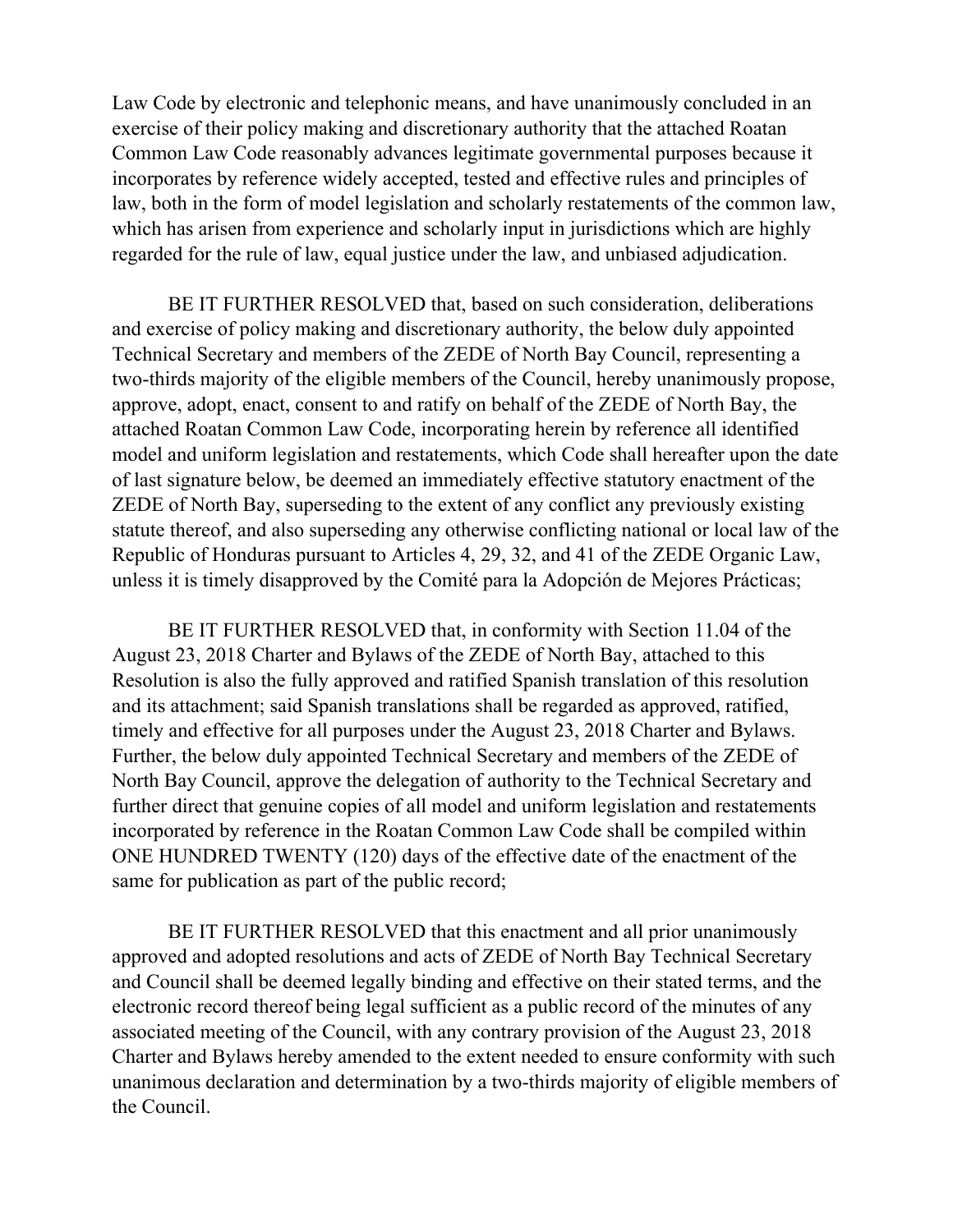#### APPROVED:

 Council Member and Technical Secretary By:

 $\overline{\mathscr{L}}$ 

Tristan Mason Monterroso

Council Member and Secretary By:

Erick A. Brimen (Dec 14, 2018) Erick A. Brimen (Dec 14, 2018)

Erick A. Brimen

Council Member and Treasurer

 By: Rodrigo Quercia (Dec 14, 2016) Rodrigo Quercia (Dec 14, 2018)

Rodrigo Quercia

 Council Member By:

O.W. Portor Oliver Porter (Dec 14, 2018) **Subset of the United States of the United States of the United States** 

Oliver Porter

Council Member By:

 $Titus \text{ Gebel}$ <br>Titus Gebel (Dec 14, 2018)

Titus Gebel

Council Member By:

Gabriel Delgado Ayau<br>Gabriel Delgado Ayau (Dec 14, 2018)

Gabriel Delgado Ayau

Approval Acknowledged:

 Technical Secretary By:

 $\overline{\mathscr{L}}$ 

Tristan Mason Monterroso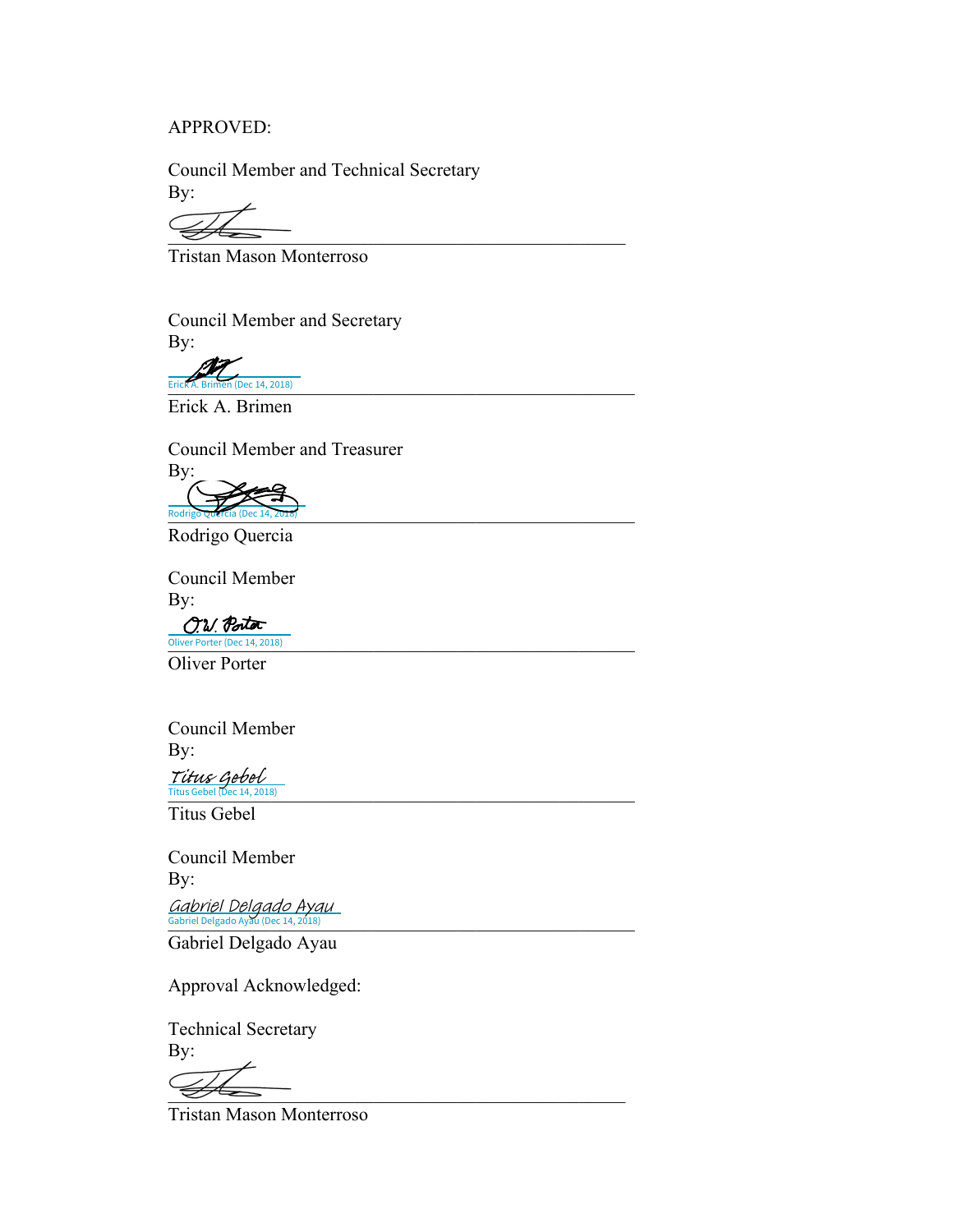Duly Noted in the Public Records of the ZEDE of North Bay By:

Erick A. Brimen (Dec 14, 2018)

Erick A. Brimen, Secretary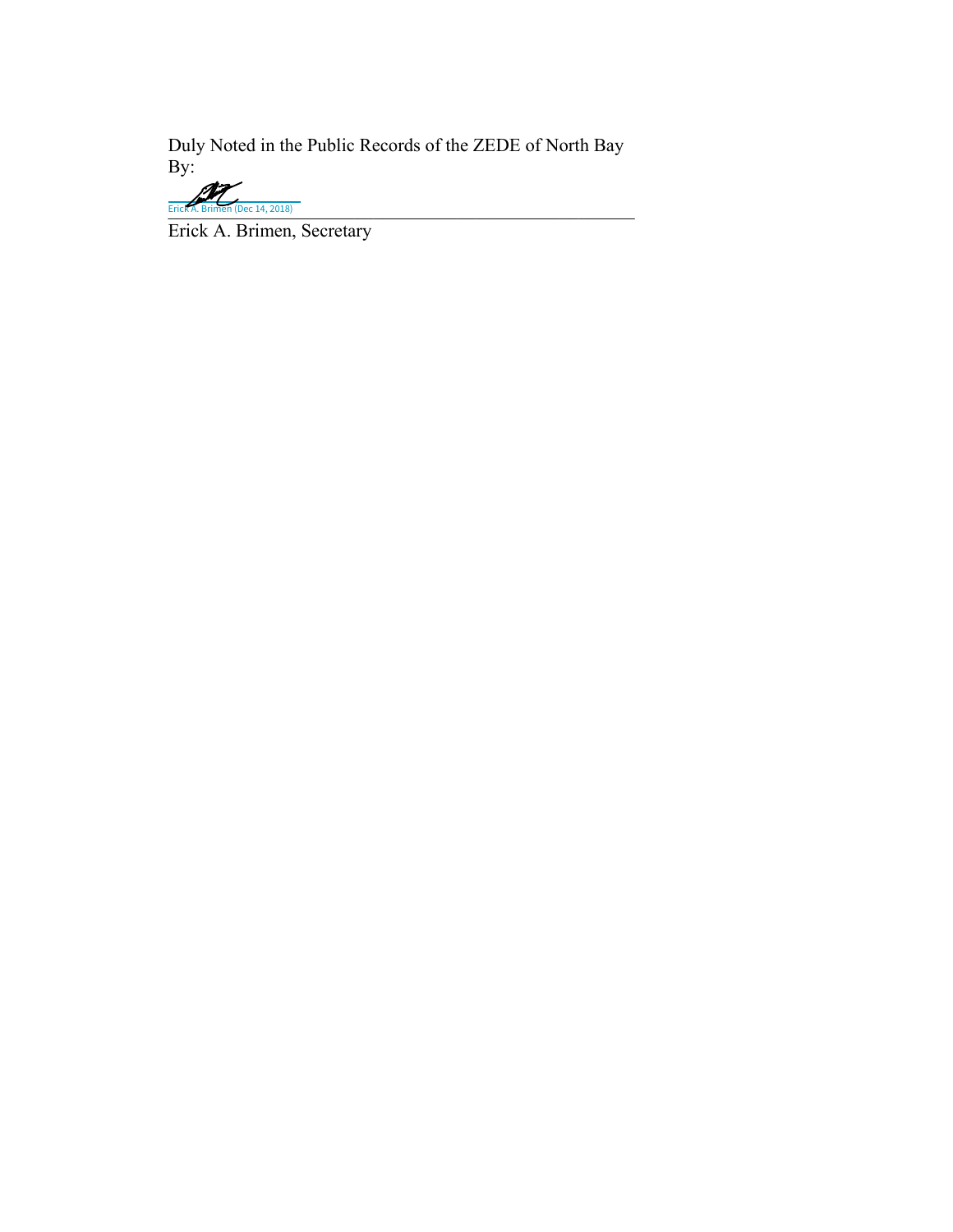## **SECRETARIO TÉCNICO Y CONSEJO DE LA ZEDE DE VILLAGE OF NORTH BAY APROBACIÓN Y ADOPCIÓN DEL CÓDIGO DE DERECHO COMÚN DE ROATAN PROMULGACIÓN ESTATUTARIA**

El Secretario Técnico y el Consejo de las Zonas de Empleo y Desarrollo Económico de North Bay (la "ZEDE de Village of North Bay"), a través de los infrascritos, identificados en todas sus facultades, constituyendo el quórum mínimo de la ZEDE del Consejo de Village of North Bay, y teniendo la oportunidad para discutir el asunto a continuación de manera simultánea por vía electrónica, por medio del presente documento, propone, consiente, aprueba, adopta y promulga el siguiente estatuto como una medida de emergencia en representación del Consejo de la ZEDE de Village of North Bay, de conformidad con el Artículo III, Secciones 3.05 (2), (3), (6), (7), (8), 3.06 (1), (2) (b), 3.07 (7), (8) y 3.09 (11), así como todas las demás secciones pertinentes, los Estatutos y Artículos Constitutivos de la ZEDE de Village of North Bay del 23 de agosto de 2018, mediante propuesta, aprobación, adopción y promulgación unánimes de no menos de la mayoría de dos tercios de los miembros elegibles del Consejo, así como del propio Secretario Técnico, con renuncia total a la notificación, como una reunión especial electrónica del Consejo de la ZEDE de Village of North Bay, o de otra forma designada, en un lugar de cualquier reunión especial o regular, con la versión aprobada electrónicamente de este documento como un registro público adecuado de las actas de dicha reunión, en ausencia de otra verificación:

RESUELVE que el Secretario Técnico con los infrascritos miembros del consejo, tienen autoridad legal para tomar todas las medidas legislativas contempladas en este documento porque constituyen todos los representantes debidamente autorizados de la ZEDE de Village of North Bay y los miembros designados del consejo, así como una mayoría de dos tercios de todos miembros elegibles del consejo, con tres asientos restantes en el consejo que están vacantes y no reclamados;

RESUELVE que el Secretario Técnico y los infrascritos miembros del consejo acuerdan que la medida considerada y aprobada aquí constituye un asunto urgente que requiere consideración, aprobación, adopción y promulgación de emergencia;

RESUELVE que el Secretario Técnico y los infrascritos miembros del consejo de la ZEDE de Village of North Bay reconocen haber tenido una oportunidad razonable para revisar las implicaciones de política pública del Código de Derecho Común de Roatán adjunto, así como el modelo de referencia y la legislación uniforme y las reformulaciones, como una oportunidad de discutir este asunto de forma simultánea y electrónica entre sí y con expertos en los campos del derecho implicados en ello;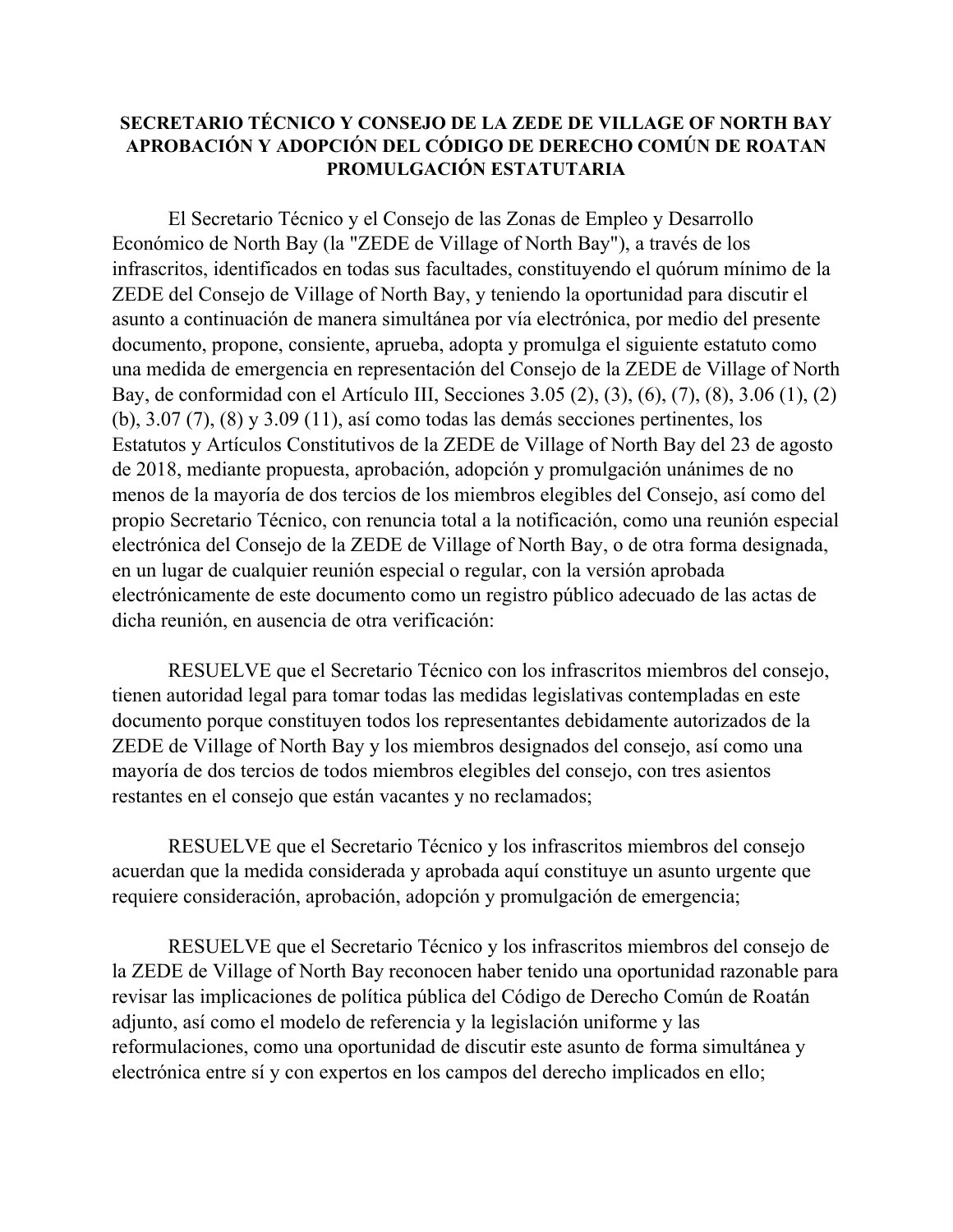RESUELVE que el Secretario Técnico y los infrascritos miembros de consejo de la ZEDE de Village of North Bay Council han tenido una oportunidad razonable para proponer, enmendar, debatir, objetar y deliberar debidamente sobre los méritos del Código de Derecho Común de Roatán adjunto, por medios electrónicos y telefónicos, y concluyeron por unanimidad en ejercicio de su política y autoridad discrecional que el Código de Derecho Común de Roatán adjunto promueve razonablemente los propósitos legítimos del gobierno, porque incorpora una referencia ampliamente aceptada, probada y normas y principios de la ley efectivos, tanto en forma de legislación modelo, como de reformulaciones académicas de la ley común, que ha surgido de la experiencia y el aporte académico en jurisdicciones que son altamente consideradas por el estado de derecho, la igualdad de justicia ante la ley, y la adjudicación imparcial.

RESUELVE ADEMÁS que con base en dicha consideración, las deliberaciones y el ejercicio de la formulación de políticas y la autoridad discrecional, el Secretario Técnico y los miembros del Consejo de la ZEDE de Village of North Bay que se designan a continuación, representan una mayoría de dos tercios de los miembros elegibles, y la por presente, por unanimidad, propone, aprueba, adopta, promulga, y ratifica en nombre de la ZEDE de Village of North Bay, el Código de Derecho Común de Roatán adjunto, que se incorpora aquí como referencia de todo el modelo identificado y la legislación uniforme y las reformulaciones, que el Código deberá más adelante, a la fecha de la última firma a continuación, ser considerado como una promulgación estatutaria de la ZEDE de Village of North Bay que tendrá vigencia inmediata, supeditándose en la medida de cualquier conflicto a cualquier estatuto previamente existente del mismo, y también reemplaza cualquier ley nacional o local de la República de Honduras que sea incompatible de otra manera, conforme a los Artículos 4, 29, 32 y 41 de la Ley Orgánica de la ZEDE, a menos que sea desaprobada oportunamente por el Comité para la Adopción de Mejores Prácticas;

RESUELVE ADEMÁS que, de conformidad con la Sección 11.04 de los Estatutos y Artículos Constitutivos del 23 de agosto de 2018 de la ZEDE de Village of North Bay, se adjunta a esta Resolución la traducción en español totalmente aprobada y ratificada de esta resolución y su anexo; dichas traducciones al español se considerarán aprobadas, ratificadas, oportunas y vigentes para todos los efectos legales, en virtud de los Estatutos y Artículos Constitutivos del 23 de agosto de 2018. Además, el Secretario Técnico y los miembros del Consejo de la ZEDE de Village of North Bay, debidamente nombrados a continuación, aprueban la delegación de autoridad al Secretario Técnico y además indican que se enviarán copias auténticas de todas las legislaciones y declaraciones uniformes y modelo, así como las reformulaciones incorporadas en el Código de Derecho Común de Roatán, serán compilados dentro de los ciento veinte (120) días siguientes a la fecha de vigencia de la promulgación de los mismos para su publicación como parte del registro público;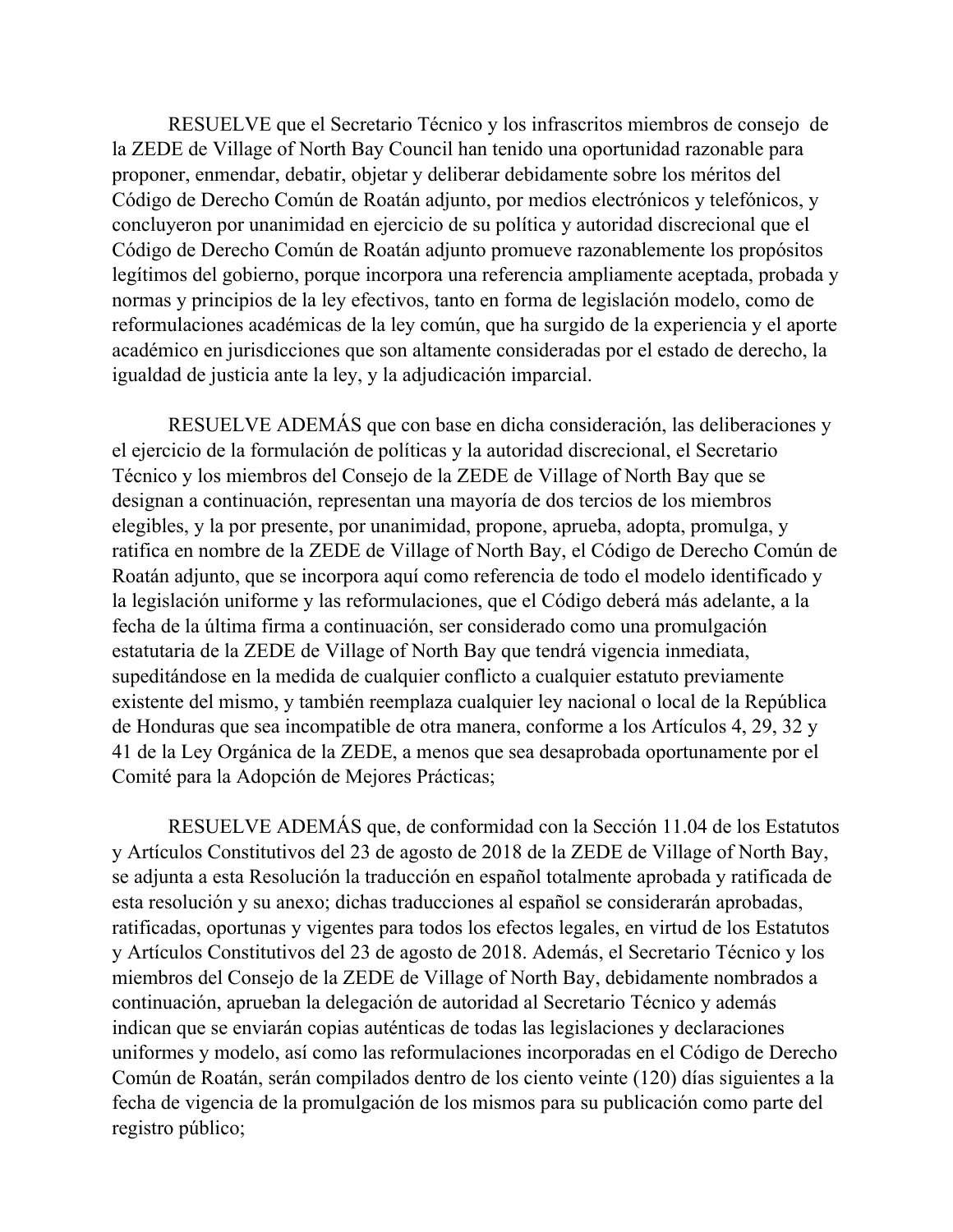RESUELVE ADEMÁS que esta promulgación y todas las resoluciones y actos previos por unanimidad aprobados y aprobados por el Secretario Técnico de la ZEDE de North Bay y el Consejo se considerarán legalmente vinculantes y efectivos en sus términos establecidos, y su registro electrónico será legalmente suficiente como registro público del acta de cualquier reunión asociada del Consejo, con cualquier disposición contraria de los Estatutos y Artículos Constitutivos del 23 de agosto de 2018, enmendados en la medida de lo necesario para garantizar la conformidad con dicha declaración y determinación unánimes por una mayoría de dos tercios de los miembros elegibles del Consejo.

APROBADO:

 Por:  $\overline{\mathscr{L}}$ 

Tristan Mason Monterroso, Miembro del Consejo y Secretario Técnico

Por:

Erick A. Brimen (Dec 14, 2018) Pec 14, 2018)

Erick A. Brimen, Miembro del Consejo y Secretario

 Por: Rodrigo Quercia (Dec 14, 2016) Rodrigo Quercia (Dec 14, 2018)

Rodrigo Quercia, Miembro del Consejo y Tesorero

 Por: O.W. Portor Oliver Porter (Dec 14, 2018)

Oliver Porter, Miembro del Consejo

Por:

Titus Gebel (Dec 14, 2018) Titus Gebel (Dec 14, 2018) Titus Gebel

Titus Gebel, Miembro del Consejo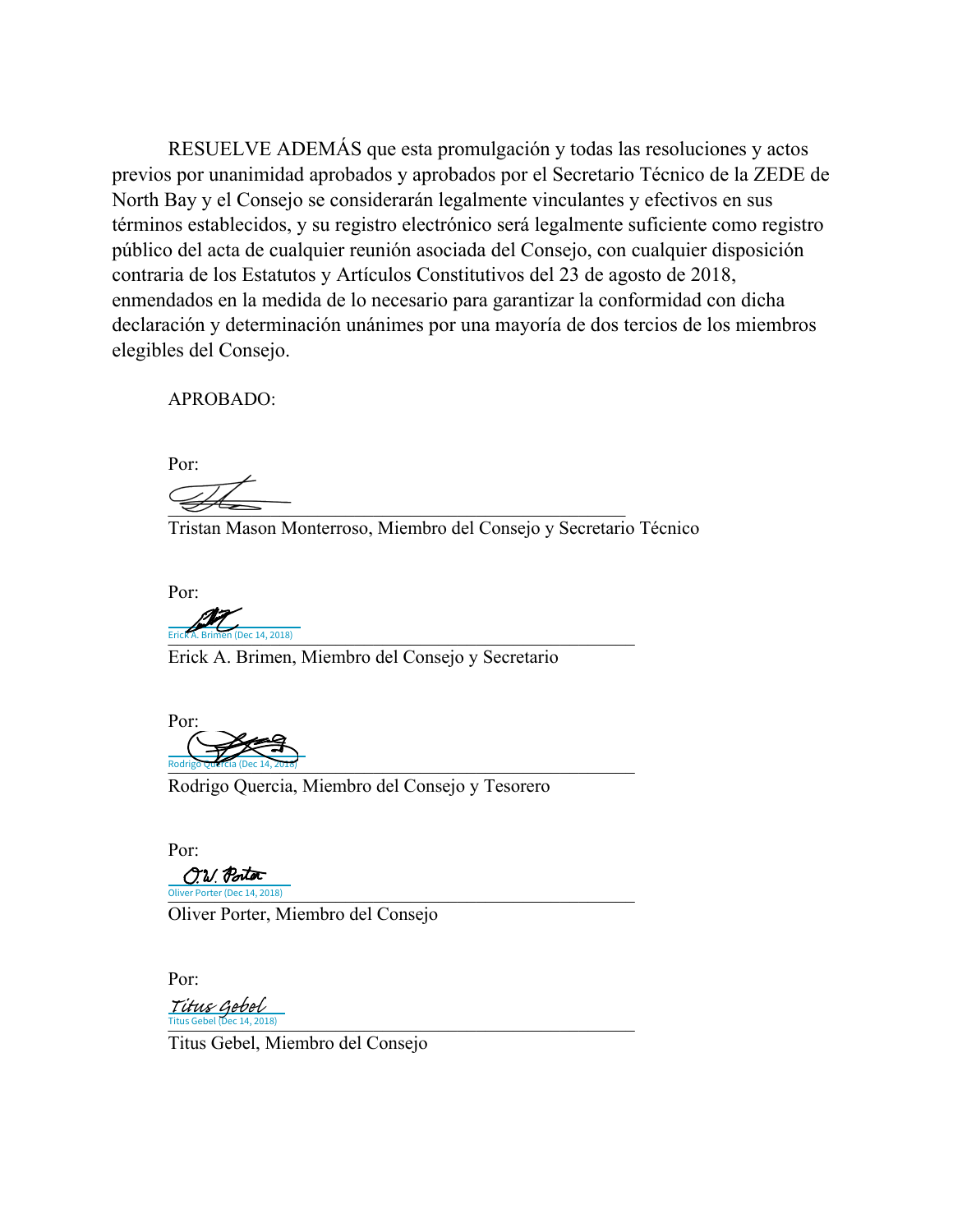Por: Gabriel Delgado Ayau<br>Gabriel Delgado Ayau (Dec 14, 2018)

Gabriel Delgado Ayau, Miembro del Consejo

Aprobación Reconocido:

Por:

 $\overline{\mathscr{L}}$ 

Tristan Mason Monterroso, Secretario Técnico

 Debidamente anotado en los registros públicos de la ZEDE de Village of North Bay Por:

Erick A. Brimen (Dec 14, 2018) Erick A. Brimen (Dec 14, 2018)

Erick A. Brimen, Secretario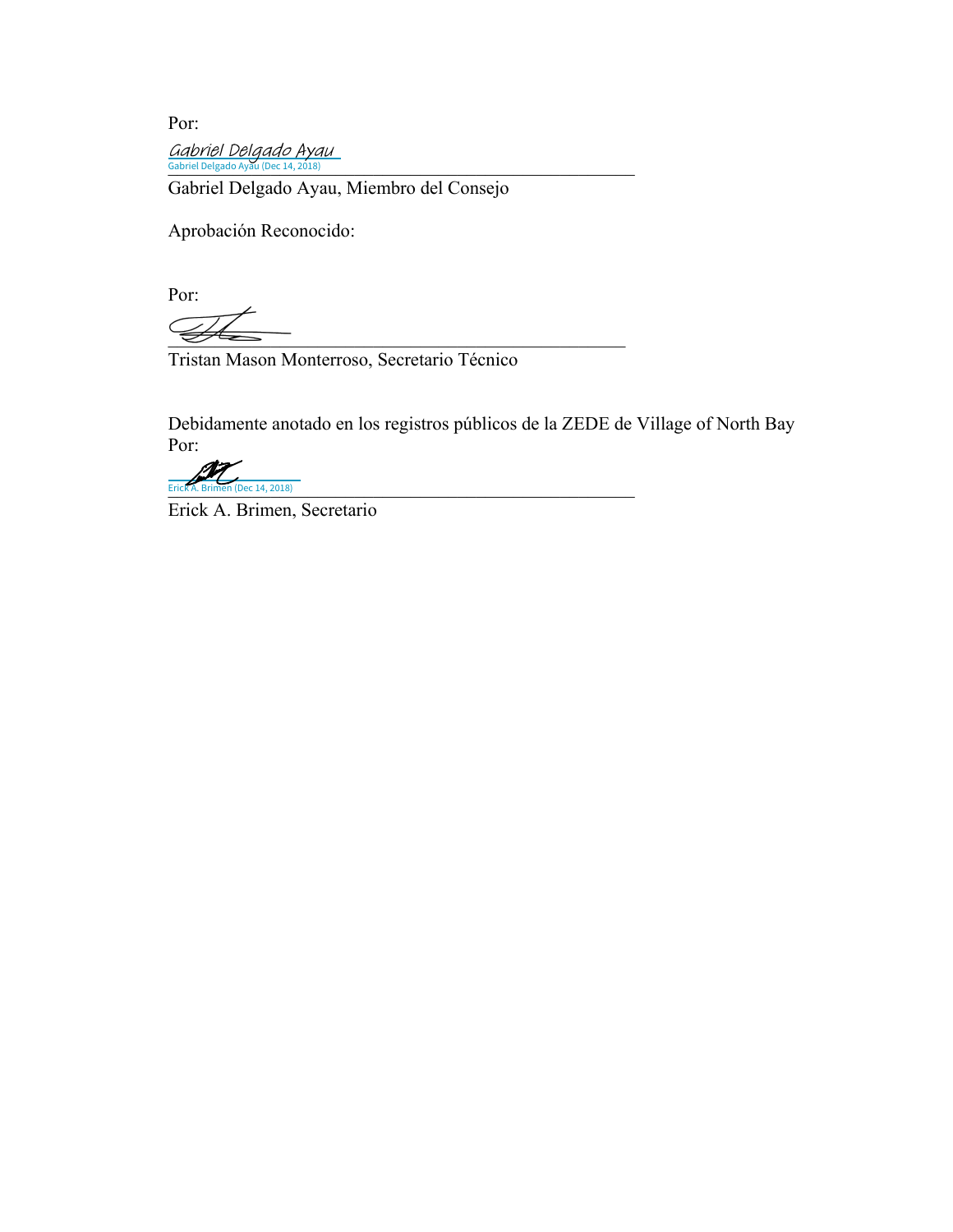## **Roatan Common Law Code**

of 13 December 2018

### **Division 1: General**

- **§ 1001. Name of Private Law Code.** This Title, which sets forth the private civil (as opposed to criminal or public) law in the tradition of the Common Law as of this jurisdiction's founding, the ZEDE Village of North Bay (ZNB), shall be known as the "Roatan Common Law Code" (RCLC).
- **§ 1002. First Principles.** Notwithstanding anything to the contrary set forth elsewhere in the RCLC, subject to vertical binding precedent arising from final adjudication and review within the ZNB court system, the RCLC shall be applied and interpreted strictly in accordance with the following first principles:

1) All competent natural persons of majority age governed by the RCLC shall be protected under the law as independent and self-responsible individuals who are entitled to freedom of action and enjoyment of their property subject to the like freedom of others.

2) The founding or organizational documents of a non-natural legal person may freely modify or disclaim therein any provision of the RCLC concerning: a) protections for owners who are in the minority, b) voting or approval thresholds for authorized actions, and c) authorities and duties of officers, directors or agents, including fiduciary duties.

3) Precedent purporting to extend or be otherwise used to justify extending the RCLC to facts or circumstances in a manner not contemplated in the RCLC shall only be lawful if such precedent is a logical extension of the principles expressly set forth in the RCLC; new or alien principles of law not entailed by the RCLC shall not be lawful absent further statutory authorization.

#### **Division 2: Procedural Law**

**§ 2001. Procedural Principles.** The procedural principles expressed in the ALI & International Institute for the Unification of Law, Principles of Transnational Civil Procedure (2004), and the following §§ 2002-2005 shall apply in all civil litigation, to the extent these are not inconsistent with the applicable laws, including any internal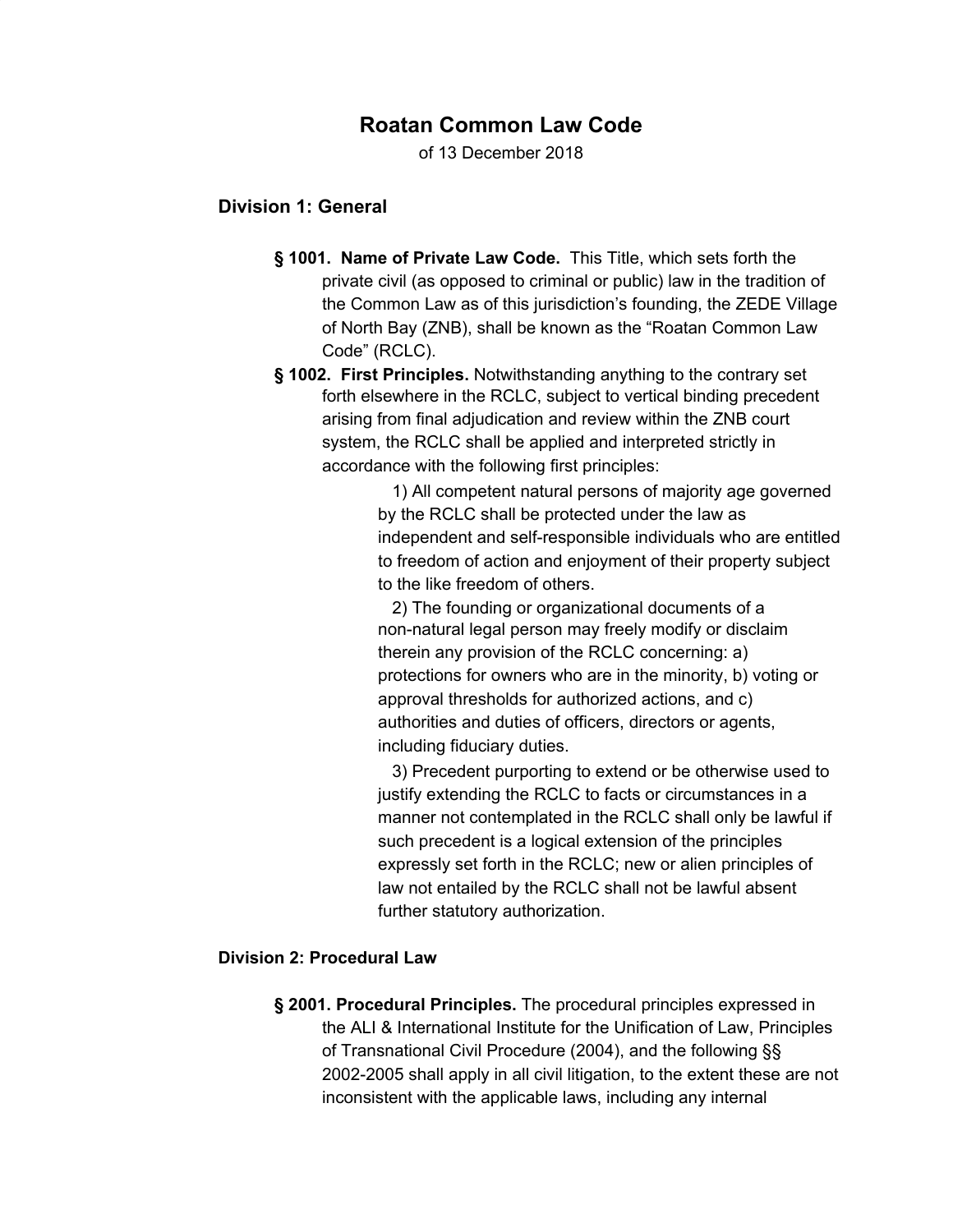regulations issued by the authorities of the ZEDE or incorporated by them, and the rules of its courts then in force.

- **§ 2002. Procedural Rules.** The court may adopt such rules as it finds most consistent with the principles set forth in § 2001 and convenient to the proper discharge of the court's functions.
- **§ 2003. Arbitrators.** Absent the parties' mutual agreement to use a single arbitrator, to have a ZEDE court or dispute resolution service appoint their judge or judges, or to a different procedural rule, each opposing party in civil arbitration shall choose an arbitrator and those two arbitrators shall choose the third.
- **§ 2004. Remedies.** Absent the parties' mutual agreement to the contrary, any arbitrator or arbitrators deciding their civil arbitration shall order as the remedy only a remedy requested by one of the parties, so long as it comports with applicable law and a decent respect for human dignity.
- **§ 2005. Costs.** Absent the parties' mutual agreement to the contrary, the party losing any civil litigation or arbitration shall pay the winning party's reasonable legal costs including but not limited to attorney fees.

## **Division 3: Substantive Law**

**§ 3001. General.** In each section of this Division, reference to a set of rules from an external source indicates that those rules shall apply in all civil litigation.

## **Chapter 1: Tort Law**

- **§ 3101. General Tort Law.** ALI, Restatement of Torts, Second (1965-79), with the exception of §§ 895 A-D.
- **§ 3102. Defective Products.** ALI, Restatement of Torts, Third, Product Liability (1998).
- **§ 3103. Shared Blame.** ALI, Restatement of Torts, Third, Apportionment of Liability (2000).
- **§ 3104. Personal Harm.** ALI, Restatement of Torts, Third, Liability for Physical and Emotional Harm (2009-12).

## **Chapter 2: Property Law**

- **§ 3201. Generally.** ALI, Restatement of Property Vols. 1-3 (1936-40).
- **§ 3202. Leases.** ALI, Restatement of Property, Second, Landlord and Tenant (1977).
- **§ 3203. Mortgages**. ALI, Restatement of Property, Third, Mortgages (1997).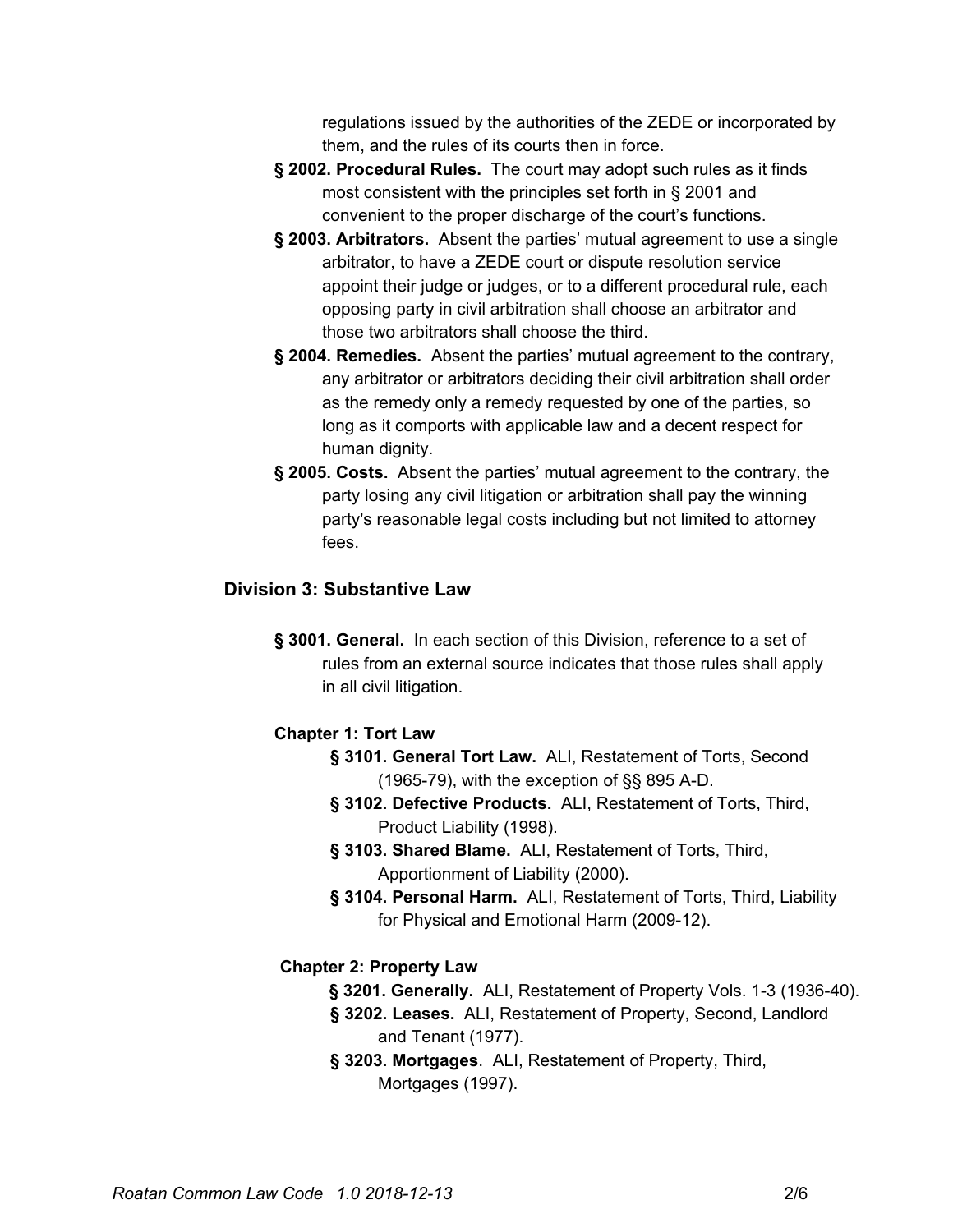- **§ 3204. Servitudes.** ALI, Restatement of Property, Third, Servitudes (2000).
- **§ 3205. Gifts.** ALI, Restatement of Property, Third, Wills and Other Donative Transfers (1999−2003).

### **Chapter 3: Contract Law**

**§ 3300. Contract Law.** ALI, Restatement of Contracts, Second (1981).

#### **Chapter 4: Additional Restatements of the Common Law**

- **§ 3401. Conflict of Laws.** ALI, Restatement of Conflict of Laws, Second (1971).
- **§ 3402. Unfair Competition.** ALI, Restatement of Unfair Competition, Third (1995).
- **§ 3403. Suretyship and Guaranty.** ALI, Restatement of Suretyship and Guaranty, Third (1996).
- **§ 3404. Agency.** ALI, Restatement of the Law of Agency, Third (2006).
- **§ 3405. Trusts.** ALI, Restatement of Trusts, Third (2003−12).
- **§ 3406. Restitution and Unjust Enrichment.** ALI, Restatement of Restitution and Unjust Enrichment, Third (2011).
- **§ 3407. Employment.** ALI, Restatement of Employment Law (2015)

#### **Chapter 5: Uniform Commercial Codes**

- **§ 3501. General Provisions.** ALI & and Uniform Law Commission (ULC), Uniform Commercial Code (UCC), Article 1: General Provisions (2001).
- **§ 3502. Leases of Goods.** ALI & ULC, UCC Article 2A: Leases (2002).
- **§ 3503. Negotiable Instruments.** ALI & ULC, UCC Article 3: Negotiable Instruments (2002).
- **§ 3504. Banking.** ALI & ULC, UCC Article 4: Bank Deposits and Collections (2002).
- **§ 3505. Funds Transfers.** ALI & ULC, UCC Article 4A: Funds Transfers (2012).
- **§ 3506. Letters of Credit.** ALI & ULC, UCC Article 5: Letters of Credit (1995).
- **§ 3507. Documents of Title.** ALI & ULC, UCC Article 7: Documents of Title (2003).
- **§ 3508. Investment Securities**. ALI & ULC, UCC Article 8: Investment Securities (1994).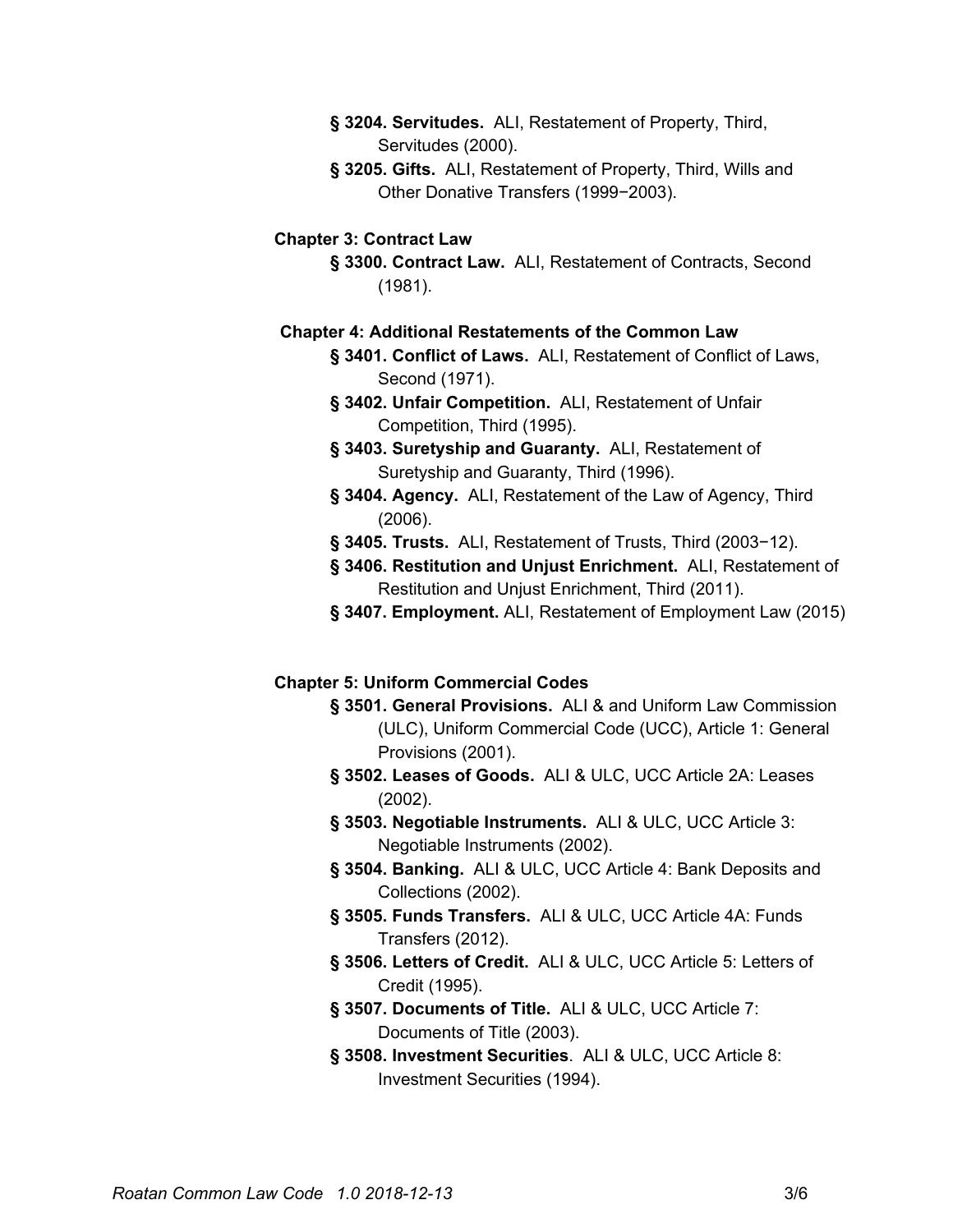**§ 3509. Secured Transactions.** ALI & ULC, UCC Article 9: Secured Transactions (2010).

#### **Chapter 6: Natural Persons**

- **§ 3601. Adoption.** ULC, Uniform Adoption Act (1994).
- **§ 3602. Wards and Protected Persons.** ULC, Uniform Guardianship and Protective Proceedings Act (1997).
- **§ 3603. Parentage.** ULC, Uniform Parentage Act (2002).
- **§ 3604. Marriage.** ULC, Uniform Premarital and Marital Agreements Act (2012).
- **§ 3605. Probate.** ULC, Uniform Probate Code (2010).

#### **Chapter 7: Legal Persons**

- **§ 3701. Nonprofit Corporations.** ABA, Model Nonprofit Corporation Act (2008).
- **§ 3702. Corporations.** ABA, Model Business Corporation Act (2016).
- **§ 3703. Business Organizations.** ULC, Uniform Business Organizations Code (UBOC), Article 1: The Hub (2013).
- **§ 3704. Conversions and Mergers.** ULC, UBOC, Article 2: Model Entity Transaction Act (2013).
- **§ 3705. Partnerships.** ULC, UBOC, Article 3: Uniform Partnership Act (2013).
- **§ 3706. Limited Partnerships.** ULC, UBOC, Article 4: Uniform Limited Partnership Act (2013).
- **§ 3707. Limited Liability Companies.** ULC, UBOC, Article 5: Uniform Limited Liability Company Act (2013).
- **§ 3708. Cooperative Associations.** ULC, UBOC, Article 6: Uniform Limited Cooperative Association Act (2013).
- **§ 3709. Unincorporated Nonprofits.** ULC, UBOC, Article 7: Uniform Unincorporated Nonprofit Association Act (2011).
- **§ 3710. Business Trusts.** ULC, UBOC, Article 8: Uniform Statutory Trust Entity Act (2013).

#### **Chapter 8: Substantive Administrative Rules**

- **§ 3801. Electronic Signatures.** ULC, Uniform Electronic Transactions Act (1999).
- **§ 3802. Electronic Recording.** ULC, Uniform Real Property Electronic Recording Act (2005).
- **§ 3803. Priority of Title to Real Property.** Any conveyance of an interest in real property that has not been recorded in the relevant land record registry shall be void as against any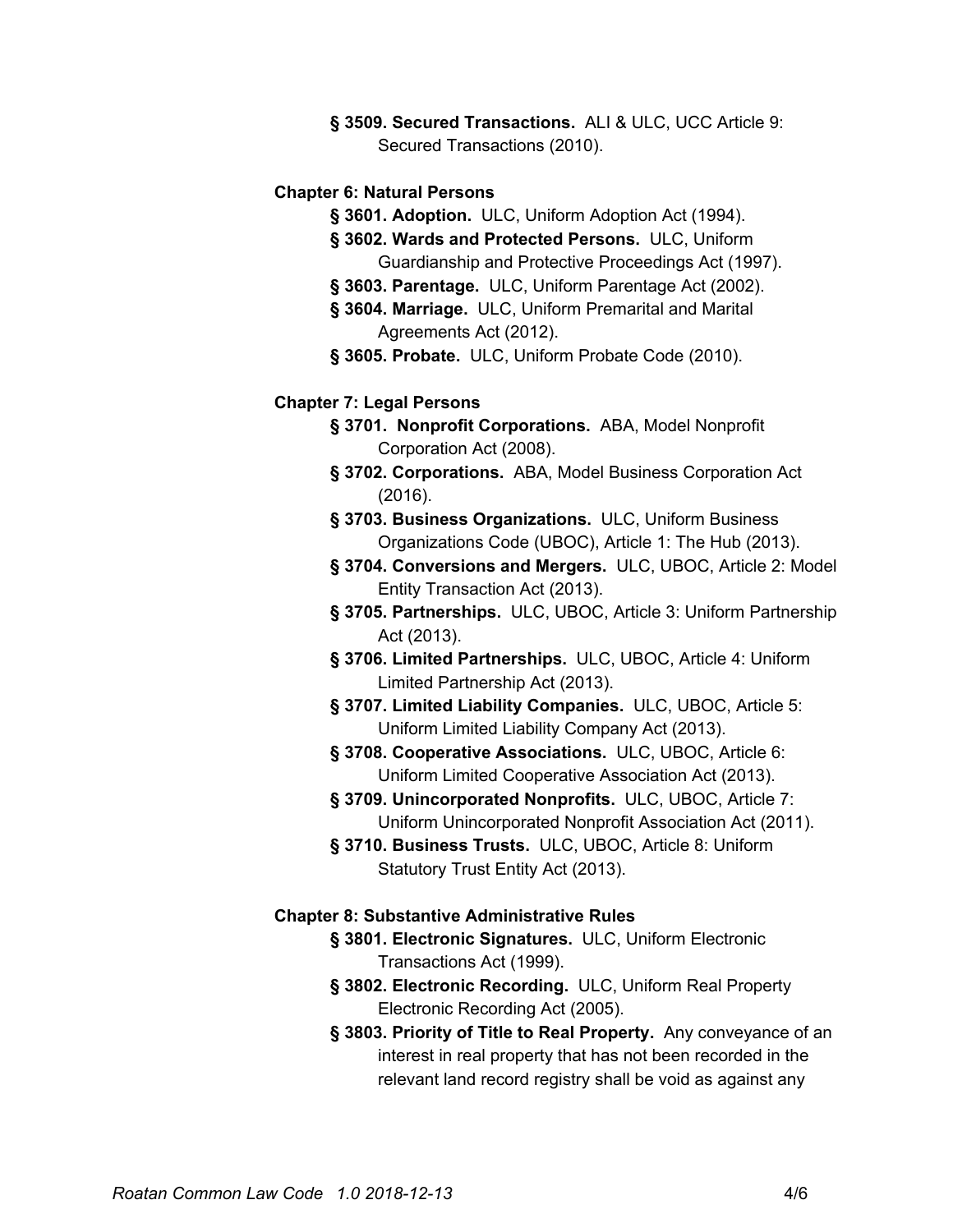subsequent transfer of a conflicting interest for value paid in good faith, recorded earlier.

- **§ 3804. Adulthood.** Adulthood, age of consent, majority, and capacity to contract begin 18 years after a person's birth.
- **§ 3805. Time Limits.** A civil cause of action or a claim against adverse possession or prescription expires seven years after its accrual.
- **§ 3806. Punitive Damages**. No punitive or exemplary damages shall be awarded by any court or arbitral body, but only damages awarded to compensate for actual direct and indirect losses including lost profits.

### **Division 4: Enforceability of Agreement to Resolve Dispute**

- **§ 4001. Sole Grounds for Revoking Agreement to Resolve Dispute.** A written agreement to resolve a dispute shall be valid, irrevocable, and enforceable except upon such grounds as exist at the time of its forming in law or equity for revocation of a contract.
- **§ 4002. Sole Grounds for Modifying or Correcting Award.** A court may modify or correct an award under an agreement to resolve a dispute only upon the agreement of all parties subject to it and upon proof that: 1) The agreement includes an evident and material numerical error or misidentification of a person or thing named therein; 2) The adjudicating body decided a question outside of its authority in a manner that substantively altered its decision on matters properly addressed; or 3) The award bears an imperfection in form not affecting its substance. The court may then only modify or correct the award, and then only so far as necessary to effectuate the evident intent of the judgment and promote justice between the parties.
- **§ 4003. Force and Effect of Court Confirmation.** A party moving for a court order confirming a judgment rendered under an agreement to resolve a dispute shall file proof that the parties agreed to submit to that judgment, that it was rendered in accord with the referenced rules, and that the judgment issued as described. Absent application of § 4001 or § 4002, above, the court receiving the motion shall give it the same force and effect in all respects as any judgment issued by the court, and the judgment shall be so treated by all persons, institutions, officers, or agents presented with the same.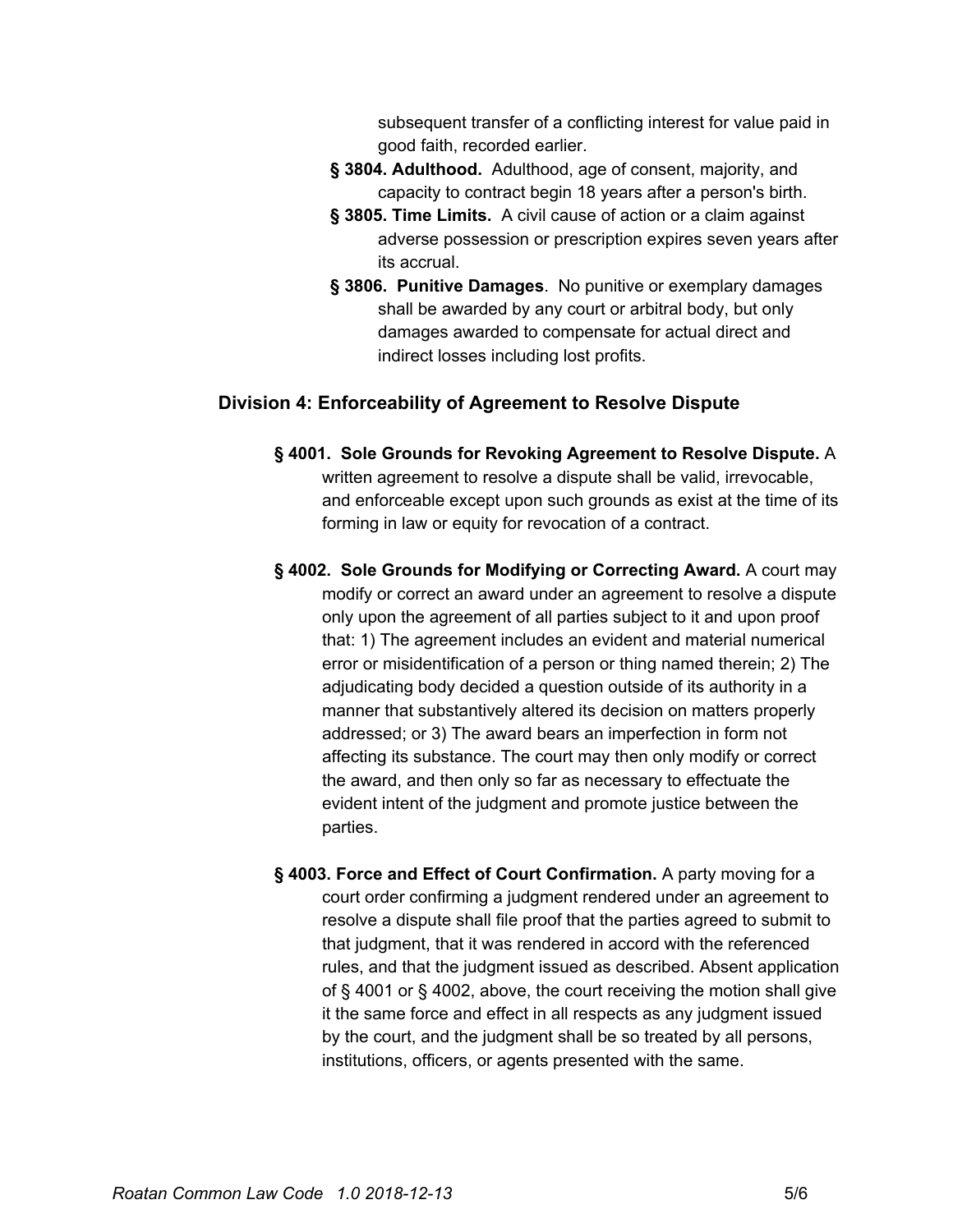## **Division 5: Interpretation and Construction**

- **§ 5001. Alternative Rules**. If any rule from a set of rules that this RCLC references offers alternative provisions, the alternative offered first prevails over any later one.
- **§ 5002. Alternative Meanings.** If any rule from a set of rules that this RCLC references refers to an institution, office, power, or privilege that does not exist in the adopting jurisdiction, the rule instead refers to the closest functionally equivalent institution, office, power, or privilege that does or could exist in that jurisdiction.
- **§ 5003. Conflicting Rules.** If different rules in this RCLC give conflicting results, the rule listed later prevails, but no such rule can prevail over this one.
- **§ 5004. General Clause.** In case of absence of a rule or regulation, the rules of the common law, as expressed in this RCLC, and to the extent not so expressed, as generally understood and applied in the State of Delaware as at 30th November 2018, shall constitute the exclusive source of law.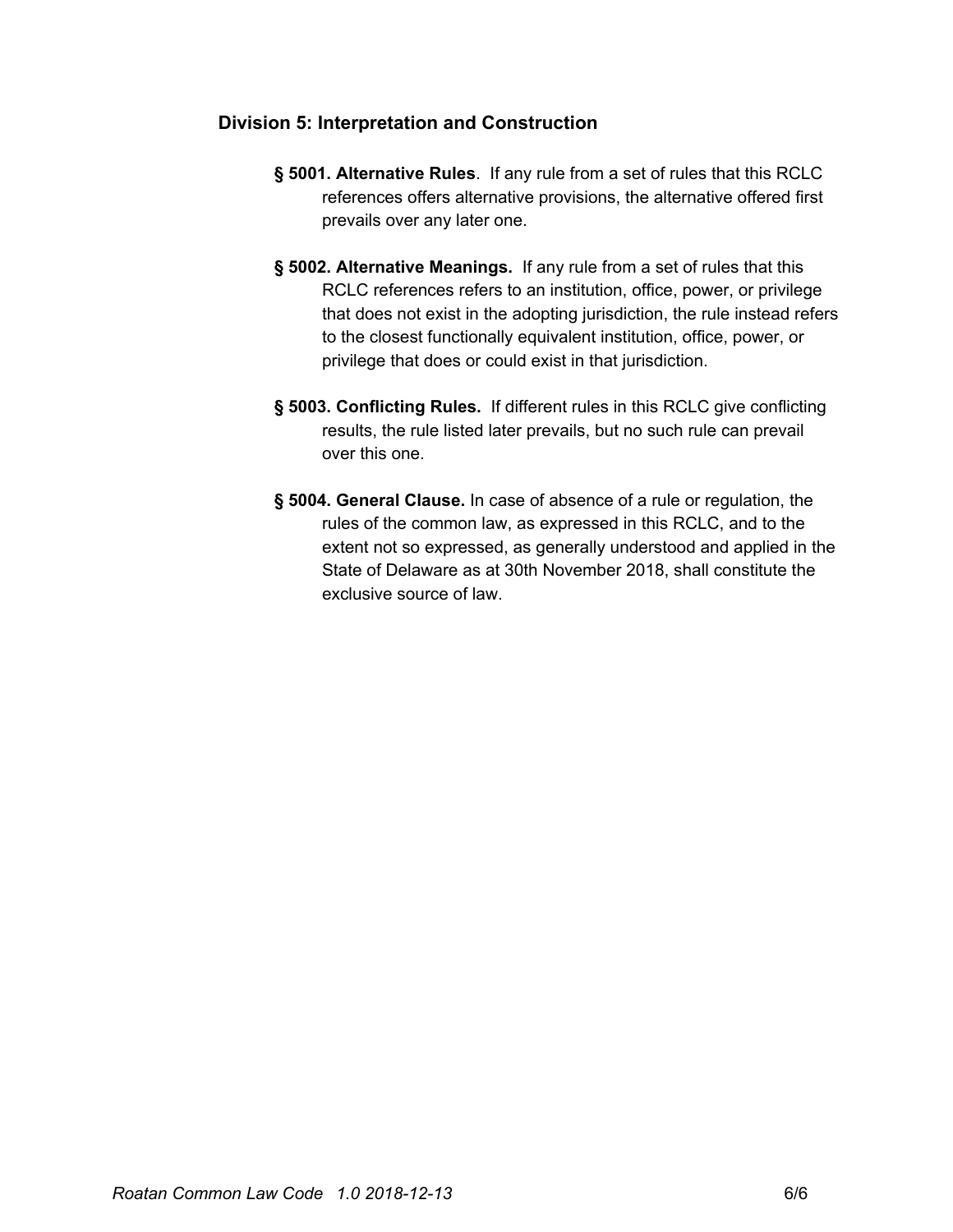## **Código de Derecho Común de Roatán**

## **División 1: General**

- **§ 1001. Nombre del Código de Derecho Civil Privado**. El presente Título, que establece la ley civil privada (en lugar de la ley penal) a partir de la fundación de esta jurisdicción, se conocerá como el "Código de Derecho Común de Roatán".
- **§ 1002. Orígenes e Intención**. El presente Código de Derecho Común de Roatan ha sido derivado de los conjuntos de regulaciones citados en este documento, con el objetivo de promover la justicia local y la armonía en las jurisdicciones de derecho común, y debe interpretarse con esos objetivos en mente.
- **§ 1003. Principios Primeros**. No obstante cualquier disposición en contrario establecida en el RCLC, sujeto a precedentes verticales vinculantes que surjan de la adjudicación y revisión final dentro del sistema de tribunales del ZNB, el RCLC se aplicará e interpretará estrictamente de acuerdo con los primeros principios siguientes: 1) Todas las personas físicas competentes mayores de edad que se encuentran regidas por el RCLC deben estar protegidas por la ley en su calidad de personas independientes y responsables, con derecho a la libertad de acción y al disfrute de sus bienes, sujeto a la libertad similar de los demás. 2) Los documentos fundacionales u organizativos de una persona jurídica no natural pueden modificar o denegar libremente cualquier disposición del RCLC relativa a: a) protecciones para los propietarios minoritarios, b) umbrales de votación o aprobación para acciones autorizadas y, c) Autoridades y deberes de los funcionarios, directores o agentes, incluidos los deberes fiduciarios. 3) El precedente que pretende ampliar o ser utilizado de otra manera para justificar la extensión del RCLC a hechos o circunstancias de una manera no contemplada en el RCLC solo será legal si dicho precedente es una extensión lógica de los principios expresamente establecidos en el RCLC; Los principios nuevos o ajenos de la ley no contemplados por el RCLC no serán lícitos sin una autorización legal adicional.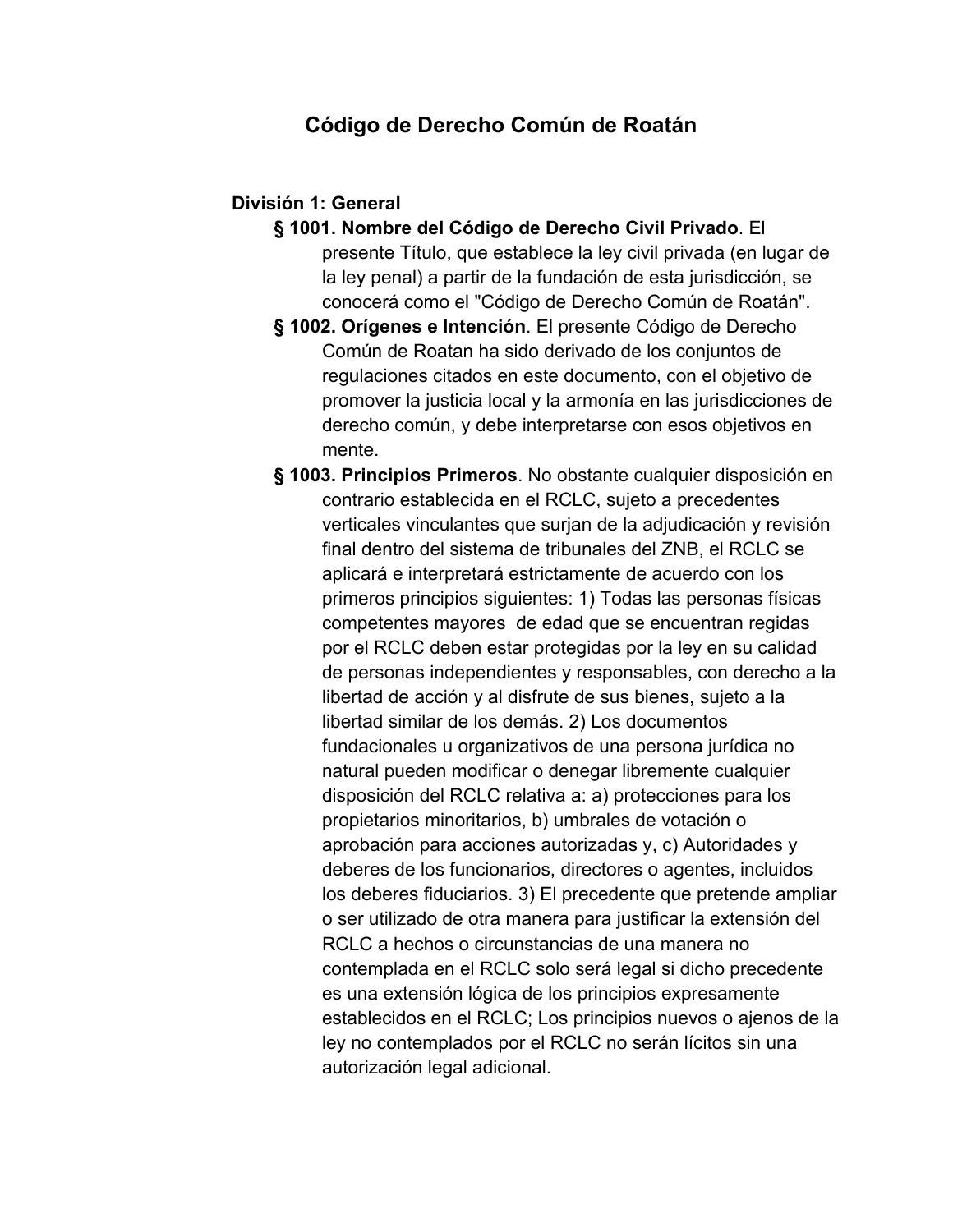## **División 2: Derecho Procesal**

- **§ 2001. Principios Procesales**. Los principios procesales expresados en el ALI & International Institute para la Unificación de la Ley, Principios del Procedimiento Civil Transnacional (2004), y las siguientes §§ 2002-2005 se aplicarán en todos los litigios civiles, en la medida en que no sean incompatibles con las normas aplicables. Las leyes, incluyendo las regulaciones internas emitidas por las autoridades de la ZEDE o incorporadas por ellas, y las normas de sus tribunales vigentes en ese momento.
- **§ 2002. Reglas Procesales**. El tribunal puede adoptar las reglas que considere más coherentes con los principios establecidos en § 2001 y los más convenientes para el adecuado desempeño de las funciones del tribunal.
- **§ 2003. Árbitros.** A falta de un acuerdo mutuo entre las partes para utilizar un solo árbitro, con el fin de que un tribunal de ZEDE o un servicio de resolución de disputas designe a su juez o jueces, o defina una norma procesal diferente, cada parte opuesta en el arbitraje civil elegirá un árbitro y esos dos árbitros elegirán al tercero.
- **§ 2004. Remediaciones.** A menos que las partes acuerden lo contrario, cualquier árbitro o árbitros que decidan su arbitraje civil deberá solicitar solo una remediación solicitada por una de las partes, siempre que cumpla con la ley aplicable y un respeto decente por la dignidad humana.
- **§ 2005. Costos**. A falta de acuerdo mutuo de las partes, la parte que pierde cualquier litigio civil o arbitraje pagará los costos legales razonables de la parte ganadora, incluyendo, entre otros, los honorarios de los abogados.

## **División 3: Ley Sustantiva**

**§ 3001. General**. En cada sección de esta División, la referencia a un conjunto de reglas de una fuente externa indica que esas reglas se aplicarán en todos los litigios civiles.

## **Capítulo 1: Derecho de Responsabilidad Civil**

**§ 3101. Ley General de Responsabilidad Civil**. ALI, Reformulación de Responsabilidad Civil, Segundo (1965-79), con la excepción de las secciones 895 A-D.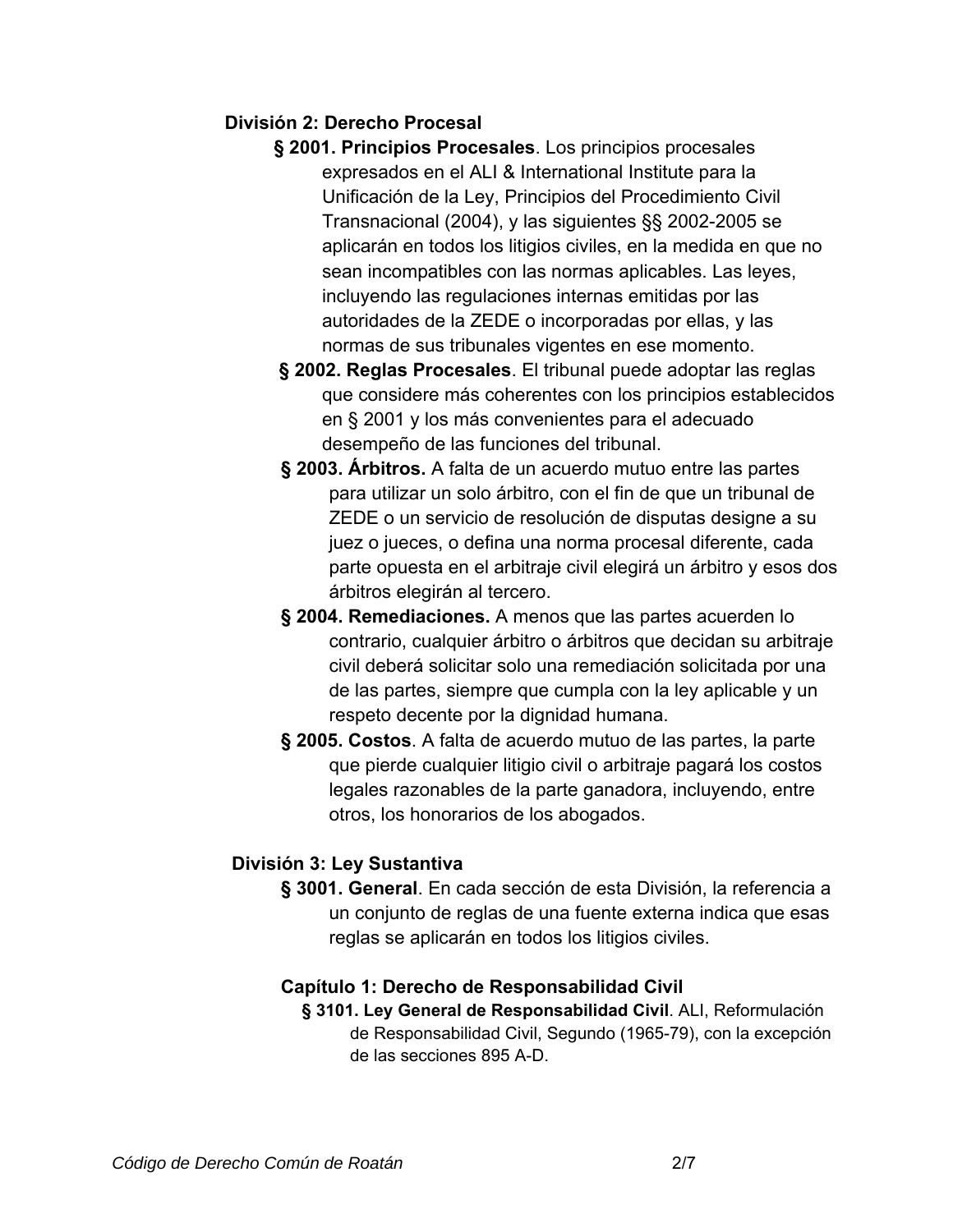- **§ 3102. Productos Defectuosos**. ALI, Reformulación de Responsabilidad Civil, Tercero, Responsabilidad por Productos Defectosos (1998).
- **§ 3103. Culpa Compartida**. ALI, Reformulación de Responsabilidad Civil, Tercero, Distribución de Responsabilidad (2000).
- **§ 3104. Lesiones Personales**. ALI, Reformulación de Lesiones, Tercero, Responsabilidad por Lesiones Físicas y Emocionales (2009-12).

## **Capítulo 2: Ley de Propiedad**

- **§ 3201. Generales**. ALI, Reformulación de Propiedad (1936-40).
- **§ 3202. Arrendamientos**. ALI, Reformulación de propiedad, Segundo, Propietario e Inquilino (1977).
- **§ 3203. Hipotecas**. ALI, Reformulación de Bienes, Tercero, Hipotecas (1997).
- **§ 3204. Servidumbre**. ALI, Reformulación de Bienes, Tercero, Servidumbre (2000).
- **§ 3205. Regalos**. ALI, Reformulación de Bienes, Terceros, Testamentos y Otras Transferencias Donativas (1999–2003).

## **Capítulo 3: Derecho Contractual**

**§ 3300. Ley de Contrato**. ALI, Reformulación de Contratos, Segundo (1981).

## **Capítulo 4: Reformulaciones adicionales de la Ley Común**

- **§ 3401. Conflicto de Leyes**. ALI, Reformulación de Conflicto de Leyes, Segundo (1971).
- **§ 3402. Competencia Desleal**. ALI, Reformulación de la Competencia Desleal, Tercero (1995).
- **§ 3403. Fianza y Garantía**. ALI, Reformulación de Garantía y Garantía, Tercero (1996).
- **§ 3404. Agencia**s. ALI, Reformulación de la Ley de Agencias, Tercero (2006).
- **§ 3405. Fideicomisos**. ALI, Reformulación de Fideicomisos, Tercero (2003−12).
- **§ 3406. Restitución y Enriquecimiento Injusto**. ALI, Reformulación de Restitución y Enriquecimiento Injusto, Tercero (2011).
- **§ 3407. Empleo**. ALI, Reformulación de la Ley de Empleo (2015).

## **Capítulo 5: Códigos Comerciales Uniformes**

**§ 3501. Disposiciones Generales**. ALI y la Comisión de Derecho Uniforme (ULC), Código de Comercio Uniforme (UCC), Artículo 1: Disposiciones Generales (2001).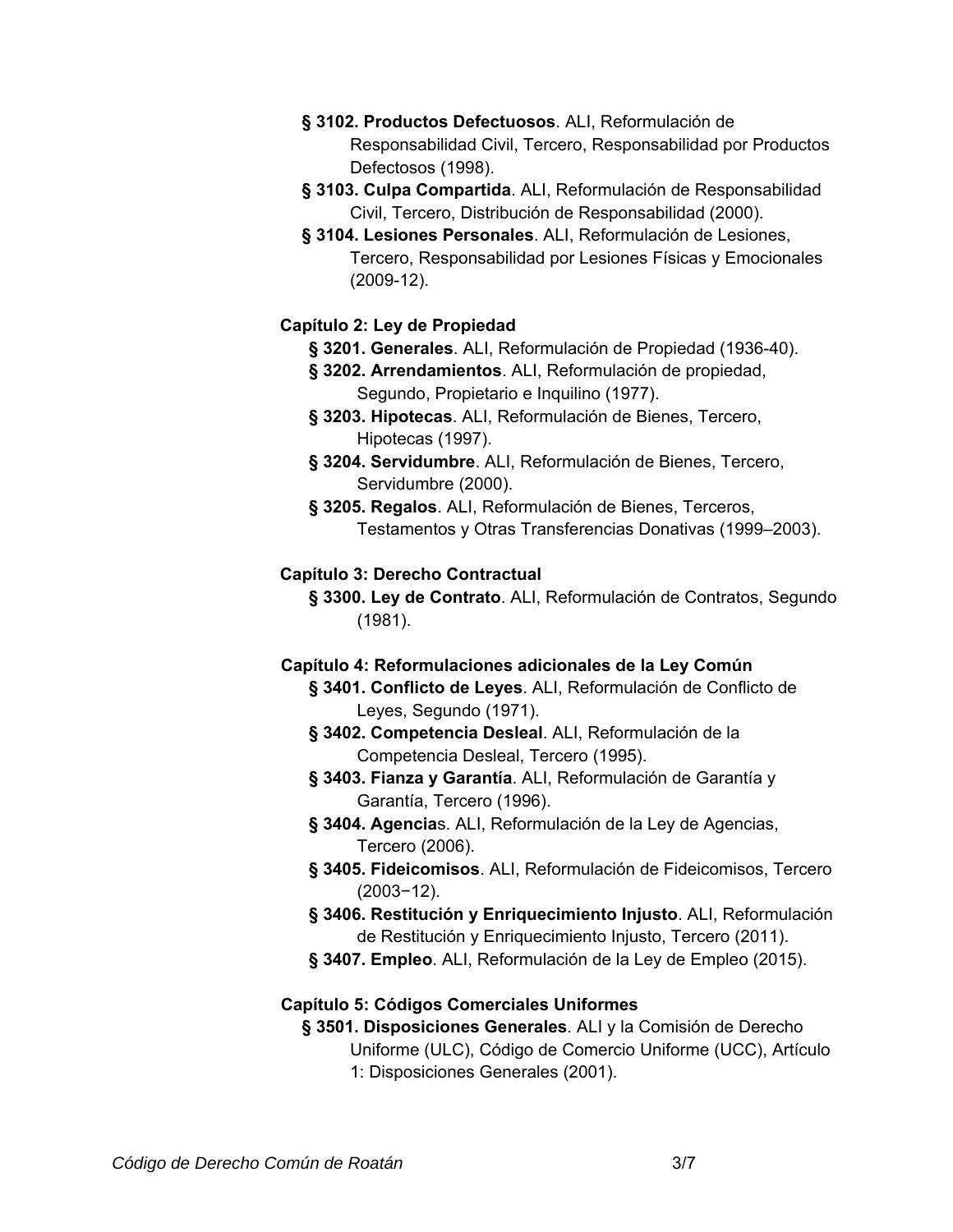- **§ 3502. Arrendamientos de Bienes**. ALI & ULC, Artículo 2A del UCC: Arrendamientos (2002).
- **§ 3503. Instrumentos Negociables**. ALI & ULC, Artículo 3 del UCC: Instrumentos Negociables (2002).
- **§ 3504. Banca**. ALI & ULC, Artículo 4 del UCC: Depósitos y Cobros Bancarios (2002).
- **§ 3505. Transferencias de Fondos.** ALI & ULC, Article 4A del UCC: Transferencias de Fondos (2012).
- **§ 3506. Cartas de Crédito**. ALI & ULC, Artículo 5 del UCC: Cartas de Crédito (1995).
- **§ 3507. Documentos de Título**. ALI & ULC, Artículo 7 del UCC: Documentos de Título (2003).
- **§ 3508. Valores de Inversión**. ALI & ULC, Artículo 8 del UCC: Valores de Inversión (1994).
- **§ 3509. Transacciones Garantizadas.** ALI & ULC, Artículo 9 del UCC: Transacciones Garantizadas (2010).

## **Capítulo 6: Personas Naturales**

- **§ 3601. Adopción**. ULC, Ley de Adopción Uniforme (1994).
- **§ 3602. Tutelas y Personas Protegidas**. ULC, Ley de Tutela Uniforme y Procedimientos de Protección (1997).
- **§ 3603. Paternidad.** ULC, Ley de Paternidad Uniforme (2017).
- **§ 3604. Matrimonio**. ULC, Ley Uniforme de Acuerdos Prematrimoniales y Maritales (2012).
- **§ 3605. Sucesiones.** ULC, Código Uniforme de Sucesiones (2010).

## **Capítulo 7: Personas Jurídicas**

- **§ 3701. Corporaciones sin Fines de Lucro**. ABA, Ley Modelo de Sociedades sin fines de lucro (2008).
- **§ 3702. Corporaciones.** ABA, Ley Modelo de Sociedades con fines de Lucro (2016).
- **§ 3703. Organizaciones Empresariales**. ULC, Código Uniforme de Organizaciones de Negocios (UBOC), Artículo 1: El Hub (2013).
- **§ 3704. Conversiones y Fusiones**. ULC, UBOC, Artículo 2: Ley Modelo de Transacciones de Entidades (2013).
- **§ 3705. Asociaciones**. ULC, UBOC, Artículo 3: Ley Uniforme de Asociación (2013).
- **§ 3706. Sociedades de Responsabilidad Limitada.** ULC, UBOC, Artículo 4: Ley Uniforme de Sociedades de Responsabilidad Limitada (2013).
- **§ 3707. Sociedades de Responsabilidad Limitada**. ULC, UBOC, Artículo 5: Ley Uniforme de Sociedades de Responsabilidad Limitada (2013).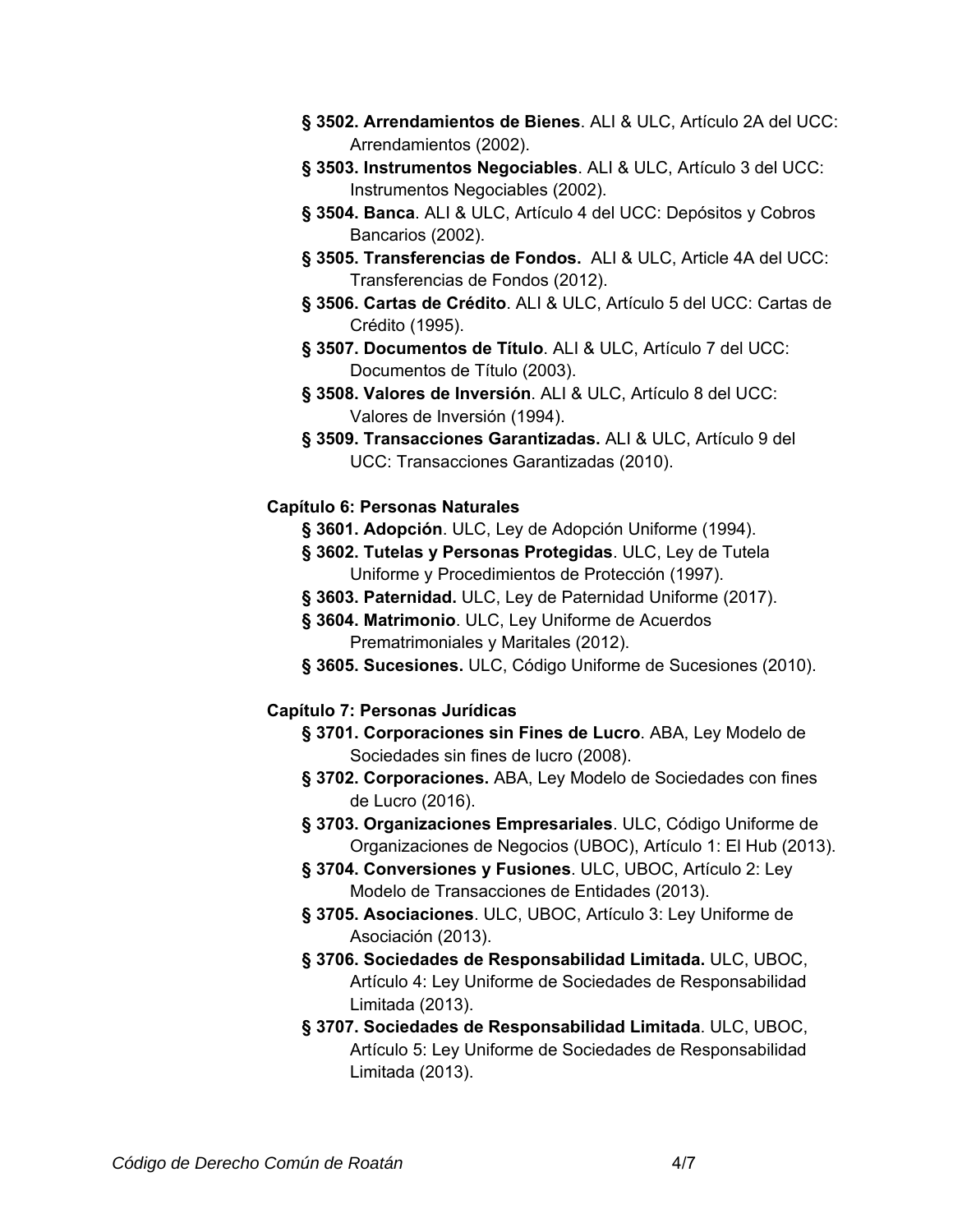- **§ 3708. Asociaciones Cooperativas** ULC, UBOC, Artículo 6: Ley Uniforme de Asociación de Cooperativas de Responsabilidad Limitadas (2013).
- **§ 3709. Organizaciones sin Fines de Lucro no Incorporadas** ULC, UBOC, Artículo 7: Ley Uniforme de Asociación Sin Fines de Lucro No Incorporadas (2011).
- **§ 3710. Fideicomisos Comerciales** ULC, UBOC, Artículo 8: Ley Uniforme Estatutoria de Fideicomisos (2013).

## **Capítulo 8: Reglas Administrativas Sustantivas**

- **§ 3801. Firmas electrónicas**. ULC, Ley Uniforme de Transacciones Electrónicas (1999).
- **§ 3802. Grabación Electrónica**. ULC, Ley Uniforme de Registro Electrónico de Bienes Inmuebles (2005).
- **§ 3803. Prioridad de Título de Bienes Inmuebles**. Cualquier cesión del interés en un Título de Bien Inmueble que no se haya inscrito en el Registro de Tierras correspondiente será nulo contra cualquier cesión posterior de un título de un conflicto de interés por el valor pagado de buena fe, que haya sido registrado anteriormente.
- **§ 3804. Adultez**. La edad adulta, la edad de consentimiento, la mayoría de edad y la capacidad de contratación comienzan a los 18 años después del nacimiento de una persona.
- **§ 3805. Límites de tiempo** Una demanda civil de acción o un reclamo contra la posesión o prescripción adversa expira siete años después de su acumulación.
- **§ 3806. Daños Punitivos**. Ningún tribunal o cuerpo arbitral otorgará daños punitivos o ejemplares, sino solo daños para compensar las pérdidas reales directas e indirectas, incluyendo la pérdida de beneficios.

## **División 4: Cumplimiento de Acuerdos para Resolver Disputas**

- **§ 4001. Motivos Únicos para Revocar un Acuerdo de Resolución de Disputa**. Un acuerdo por escrito para resolver una disputa será válido, irrevocable y ejecutable, excepto por los motivos que existan en el momento de su constitución en la ley o la equidad para la revocación de un contrato.
- **§ 4002. Motivos Únicos para Modificar o Corregir una Adjudicación**. Un tribunal puede modificar o corregir una adjudicación, en virtud de un acuerdo para resolverla, solo con el consentimiento de todas las partes sujetas a ella y con la prueba de que: 1) El acuerdo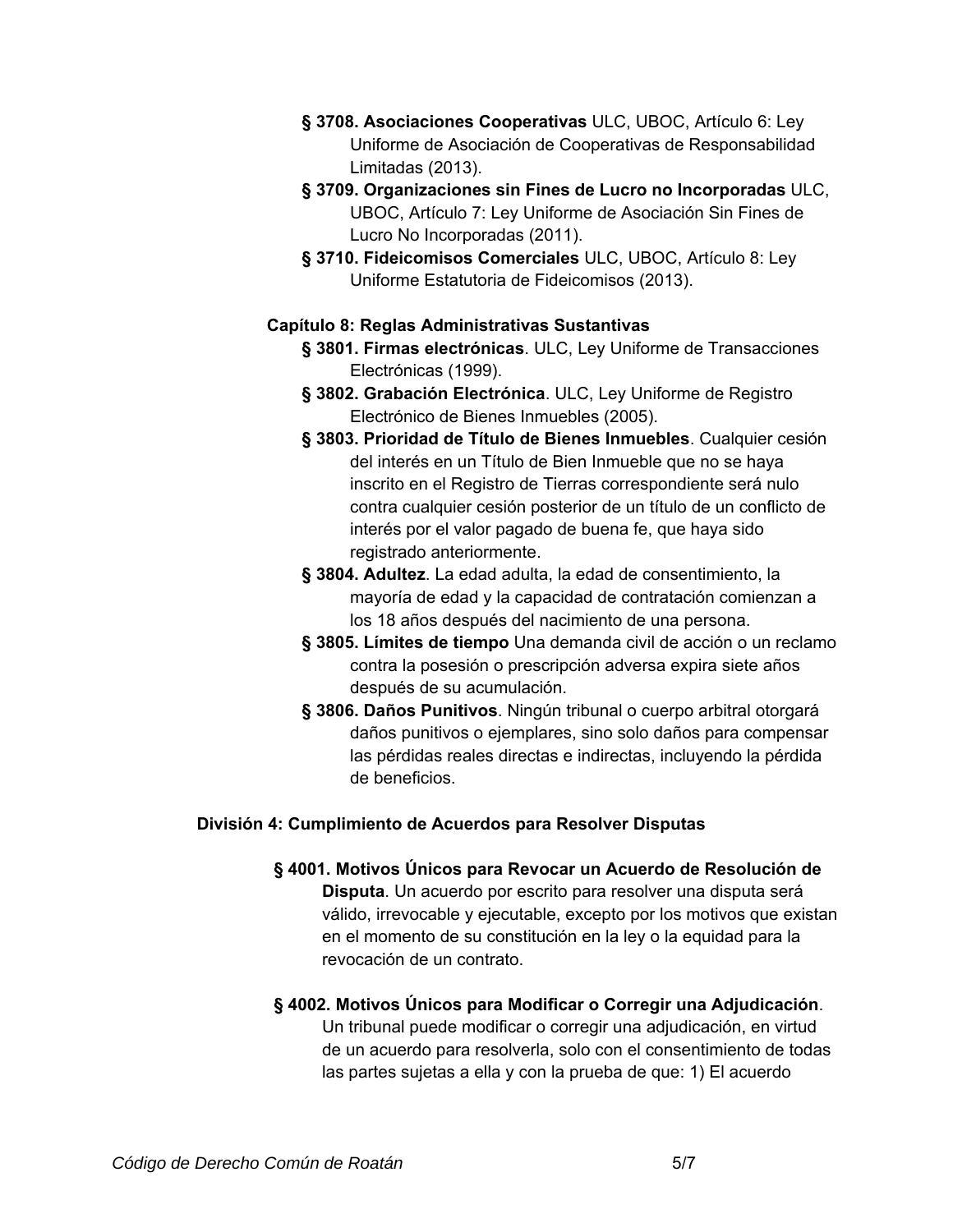incluye un error numérico evidente y material o una identificación errónea de una persona o cosa nombrada en el mismo ; 2) El órgano de adjudicación resolvió un asunto fuera de su jurisdicción, de una manera que alteró de manera sustancial su decisión sobre asuntos debidamente tratados; o 3) La adjudicación tiene una imperfección de una forma que no afecta el fondo. El tribunal puede entonces solo modificar o corregir la adjudicación, y luego solo en la medida en que sea necesario, efectuar la intención evidente del fallo y promover la justicia entre las partes.

**§ 4003. Fuerza y Efecto de Confirmación de Corte**. Una parte que solicite una orden judicial que confirme una sentencia dictada, en virtud de un acuerdo para resolver una disputa deberá presentar una prueba de que las partes acordaron someterse a esa sentencia, dictada de acuerdo con las reglas a las que se hace referencia, y que la sentencia se emitió tal como se describe. A falta de la aplicación de § 4001 o § 4002, el tribunal que recibe la moción le otorgará la misma fuerza y efecto en todos los aspectos que cualquier sentencia emitida por el tribunal, y la sentencia será tratada como tal por todas las personas, instituciones, funcionarios, o agentes a quienes se les envíe.

#### **División 5: Interpretación y Construcción**

- **§ 5001. Reglas Alternativas**. Si alguna regla de un conjunto de reglas a las que este Código de Derecho Común de Roatán hace referencia a otras disposiciones alternativas, la alternativa ofrecida primero prevalecerá sobre cualquier otra posterior.
- **§ 5002. Significados Alternativos**. Si alguna regla de un conjunto de reglas a las que hace referencia este Código de Derecho Común de Roatán se refiere a una institución, oficina, poder o privilegio que no existe en la jurisdicción de adopción, la regla se refiere a la institución, oficina, o poder equivalente que sea funcionalmente más cercana, o privilegio que existe o podría existir en esa jurisdicción.
- **§ 5003. Reglas Conflictivas.** Si diferentes reglas en este Código de Derecho Común de Roatán dan resultados contradictorios, prevalecerá la regla que se enumera más adelante, pero ninguna regla de este tipo puede prevalecer sobre esta.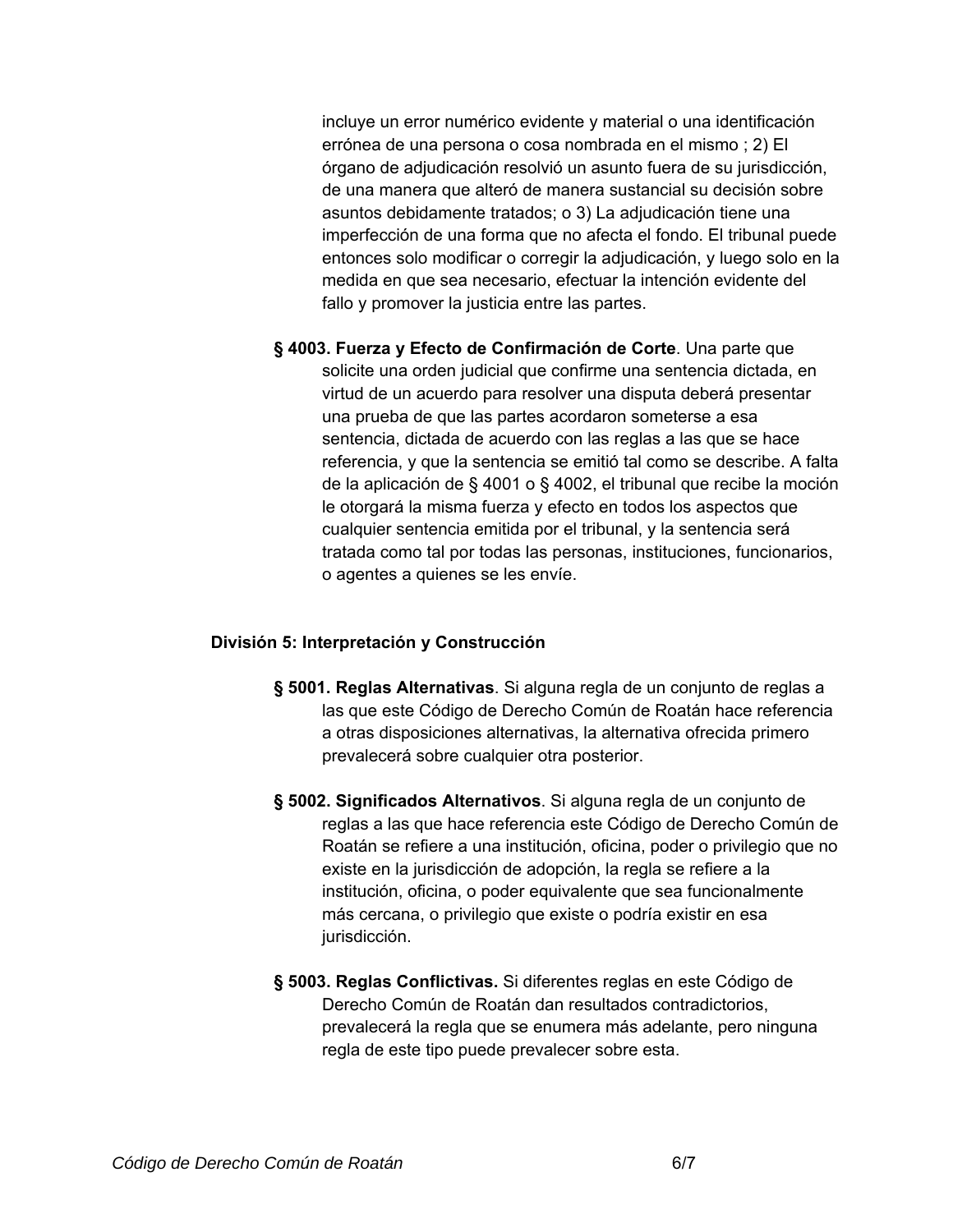**§ 5004. Cláusula General**. En caso de ausencia de una regla o reglamento, las reglas del derecho común, tal como se expresan en este Código de Derecho Común de Roatán, y en la medida en que no se expresan, se entienden y aplican en general en el Estado de Delaware al 30 de noviembre de 2018, y constituirán la fuente exclusiva de la ley.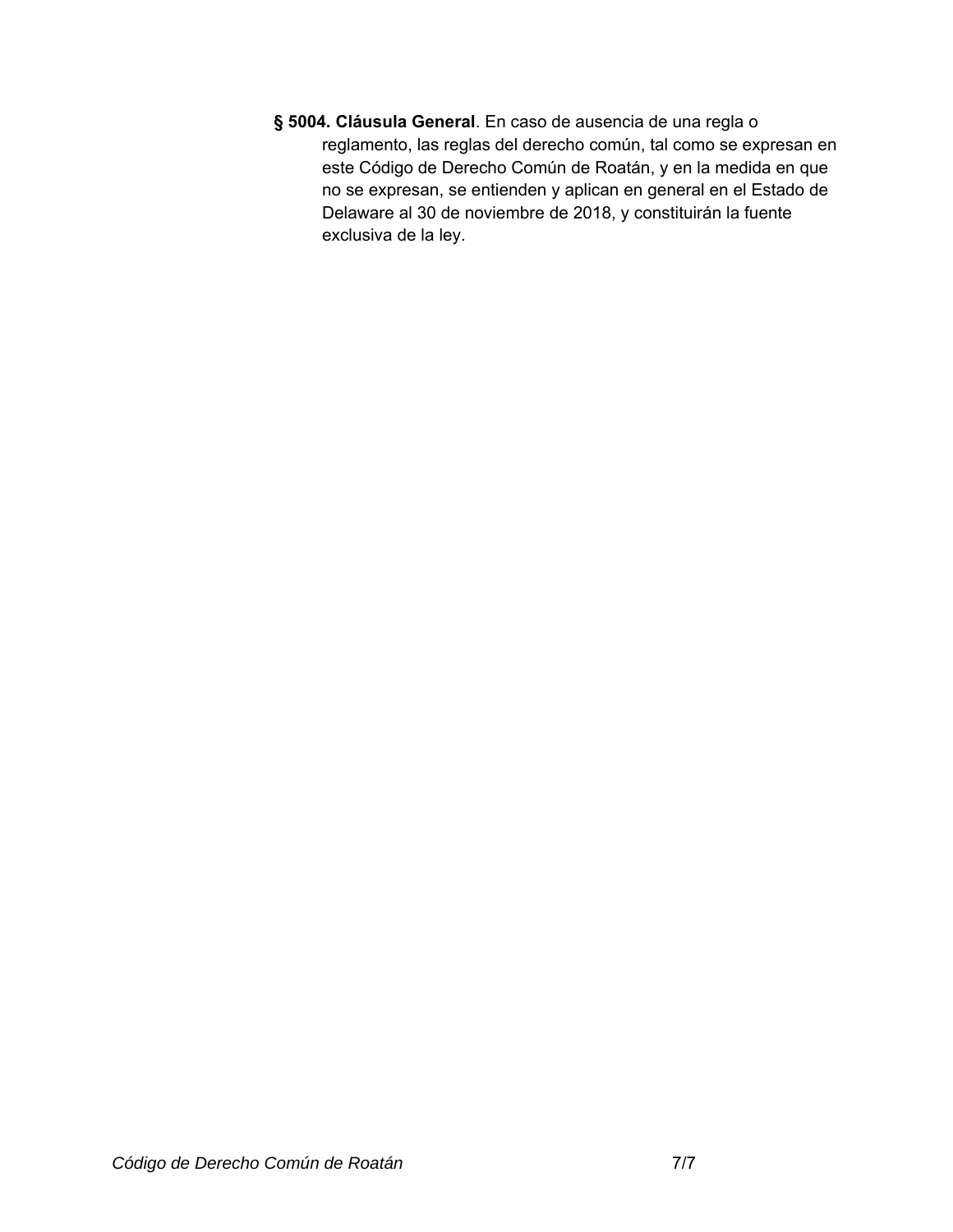## **Source Annex to Roatan Common Law Code of 13 December 2018 Fuente Anexo al Código de Derecho Común de Roatán de 13 de diciembre de 2018**

In the event of a conflict between the identified original source, and the hyperlinked text, the identified original source shall control. Further, only the legally operative text is intended to be adopted as the Roatan Common Law Code. Comments, examples and analysis which may be contained in the source material is intended solely as persuasive guidance for purposes of interpretation.

En caso de conflicto entre la fuente original identificada y el texto hipervinculado, la fuente original identificada controlará. Además, sólo se pretende que el texto legalmente operativo sea adoptado como el Código de Common Law de Roatán. Los comentarios, ejemplos y análisis que puede contener el material fuente tienen la única intención de servir de guía persuasiva a efectos de interpretación.

ALI & International Institute for the Unification of Law, Principles of Transnational Civil Procedure, Unif. L. Rev. 2004‐4, 758 et seq. (2004), https://drive.google.com/open?id=1\_JIYwmDr51WdhK152iy44wwvu5aKF0bM

ALI, Restatement of Torts, Second (1965‐79), https://drive.google.com/open?id=1ci7q1Wel8tji85HWIF‐kVrXfr9H2WoOeFOqFJvSPWg8

ALI, Restatement of Torts, Third, Product Liability (1998), https://drive.google.com/open?id=1KAHVbHkN1pz2GtuvnmKt3tENZiv07AW0

ALI, Restatement of Torts, Third, Apportionment of Liability (2000), https://drive.google.com/open?id=18V2ESE\_NjSAtYM8UwKXyhLXCqA‐RzTjs

ALI, Restatement of Torts, Third, Liability for Physical and Emotional Harm (2009‐12), https://drive.google.com/open?id=1Hg\_Z4VGRw36exZH0HrzpR7P4TQvHcKur

ALI, Restatement of Property, Vols. 1-3 (1936‐40), https://drive.google.com/open?id=1KZv21GA9D1E5c5re00dXYN88ew2f3TnN

ALI, Restatement of Property, Second, Landlord and Tenant (1977), https://drive.google.com/open?id=1S4‐Uh6u2rMva0YPslfqOjvpfQ6Him9SZ

ALI, Restatement of Property, Third, Mortgages (1997), https://drive.google.com/open?id=1ChGyoE9WUtNztNNO8PbZvmjx‐ifgSVGU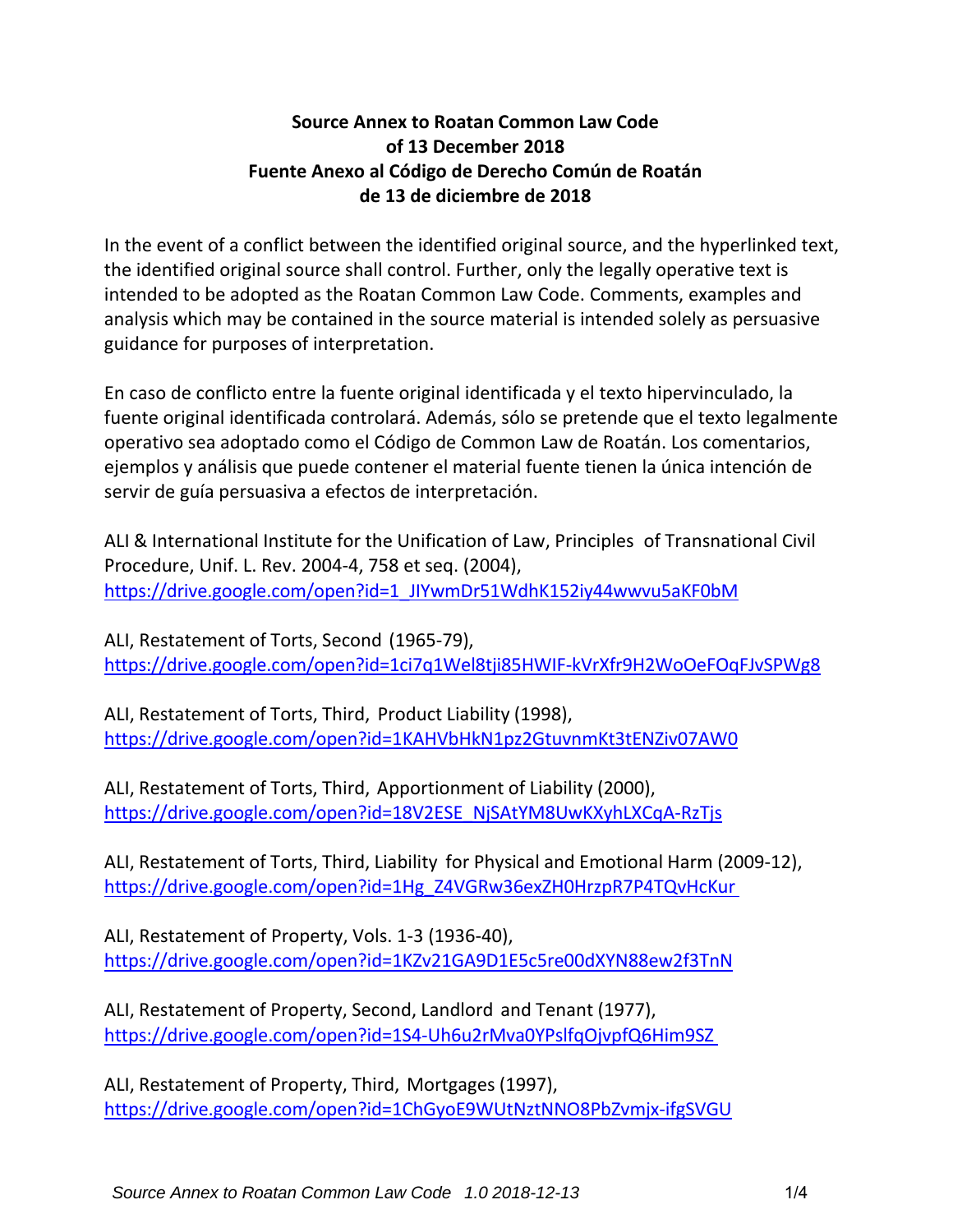ALI, Restatement of Property, Third, Servitudes (2000), https://drive.google.com/open?id=16sgLgkQmvByYWK4xrV\_‐hb1O5px7Wzy8

ALI, Restatement of Property, Third, Wills and Other Donative Transfers (1999−2003), https://drive.google.com/open?id=169li7Ac5\_DoION2z--0Ei1tuiSp5O4Ze

ALI, Restatement of Contracts, Second (1981), https://drive.google.com/open?id=13lkbEvMAjUHK1WqESEdHndTZyBB0UgqN

ALI, Restatement of Conflict of Laws, Second (1971), https://drive.google.com/open?id=1v86ikkQHrpgHPXBcxKrhYah9hb‐Ixvn4

ALI, Restatement of Unfair Competition, Third (1995), https://drive.google.com/open?id=10WQJZIoG9sqnCtE3yWRue\_knxwsGb\_sf

ALI, Restatement of Suretyship and Guaranty, Third (1996), https://drive.google.com/open?id=103qtyBL\_2E3n26YNkSF33w93L5NfsDHD

ALI, Restatement of the Law of Agency, Third (2006), https://drive.google.com/open?id=1MGXL0FRszI6MCvH899VmFfnC1HsCWXyu

ALI, Restatement of Trusts, Third (2003-12), https://drive.google.com/open?id=1vCHQJ5-2eVDATfTrC7R‐o2B95vuvTrq0

ALI, Restatement of Restitution and Unjust Enrichment, Third (2011), https://drive.google.com/open?id=1w-CcxnljN\_vU7zhyMH0RKvnVPqtURL63

ALI, Restatement of Employment Law, (2015), https://drive.google.com/open?id=1uRVqqo4mmlD8Oyk25Re8kg1fSmWECfxO

ALI & and Uniform Law Commission (ULC), Uniform Commercial Code (UCC), Article 1: General Provisions (2001),

https://web.archive.org/web/20160409073957/https://www.law.cornell.edu/ucc/1

ALI & ULC, UCC Article 2A: Leases (2002), https://web.archive.org/web/20160412023911/https://www.law.cornell.edu/ucc/2A

ALI & ULC, UCC Article 3: Negotiable Instruments (2002), https://web.archive.org/web/20160410200946/https://www.law.cornell.edu/ucc/3

ALI & ULC, UCC Article 4: Bank Deposits and Collections (2002), https://web.archive.org/web/20160410210533/https://www.law.cornell.edu/ucc/4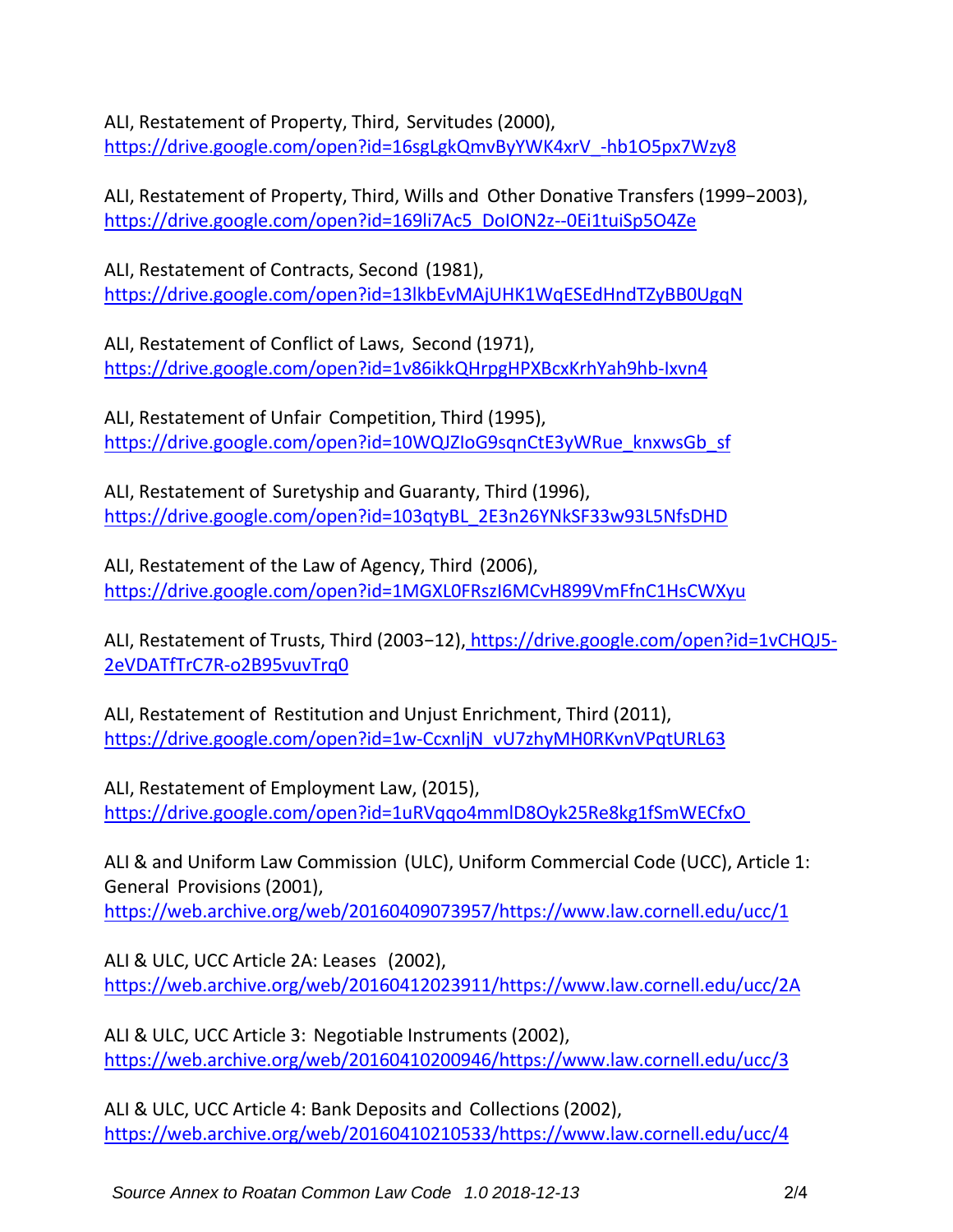ALI & ULC, UCC Article 4A: Funds Transfers (2012),

https://web.archive.org/web/20160412150619/https://www.law.cornell.edu/ucc/4A

ALI & ULC, UCC Article 5: Letters of Credit (1995), https://web.archive.org/web/20160412030911/https://www.law.cornell.edu/ucc/5

ALI & ULC, UCC Article 7: Documents of Title (2003), https://web.archive.org/web/20160501/https://www.law.cornell.edu/ucc/7

ALI & ULC, UCC Article 8: Investment Securities (1994), https://web.archive.org/web/20160501/https://www.law.cornell.edu/ucc/8

ALI & ULC, UCC Article 9: Secured Transactions (2010), https://web.archive.org/web/20160501/https://www.law.cornell.edu/ucc/9

ULC, Uniform Adoption Act (1994), https://web.archive.org/web/20160327095312/http://www.uniformlaws.org/shared/docs /adoption/uaa\_final\_94.pdf

ULC, Uniform Guardianship and Protective Proceedings Act (1997), https://web.archive.org/web/20150905212326/http://www.uniformlaws.org:80/shared/d ocs/guardianship%20and%20protective%20proceedings/UGPPA\_2011\_Final%20Act\_2014 sep9.pdf

ULC, Uniform Parentage Act (2002), https://web.archive.org/web/20171218180535/http://www.uniformlaws.org/shared/docs /parentage/upa\_final\_2002.pdf

ULC, Uniform Premarital and Marital Agreements Act (2012), https://web.archive.org/web/20160327101659/http://www.uniformlaws.org/shared/docs /premarital%20and%20marital%20agreements/2012\_pmaa\_final.pdf

ULC, Uniform Probate Code (2010),

https://web.archive.org/web/20160322203109/http://www.uniformlaws.org/shared/docs /probate%20code/2014\_UPC\_Final\_2015dec31.pdf

ABA, Model Nonprofit Corporation Act (2008), https://web.archive.org/web/20160306034035/http://www.americanbar.org/content/da m/aba/events/real\_property\_trust\_estate/joint\_fall/2008/black\_letter.authcheckdam.pdf

ABA, Model Business Corporation Act (2016), https://drive.google.com/open?id=19NPXc44cTGa8ize4wJcEd7Ps‐xJoKTEu

*Source Annex to Roatan Common Law Code 1.0 2018-12-13* 3/4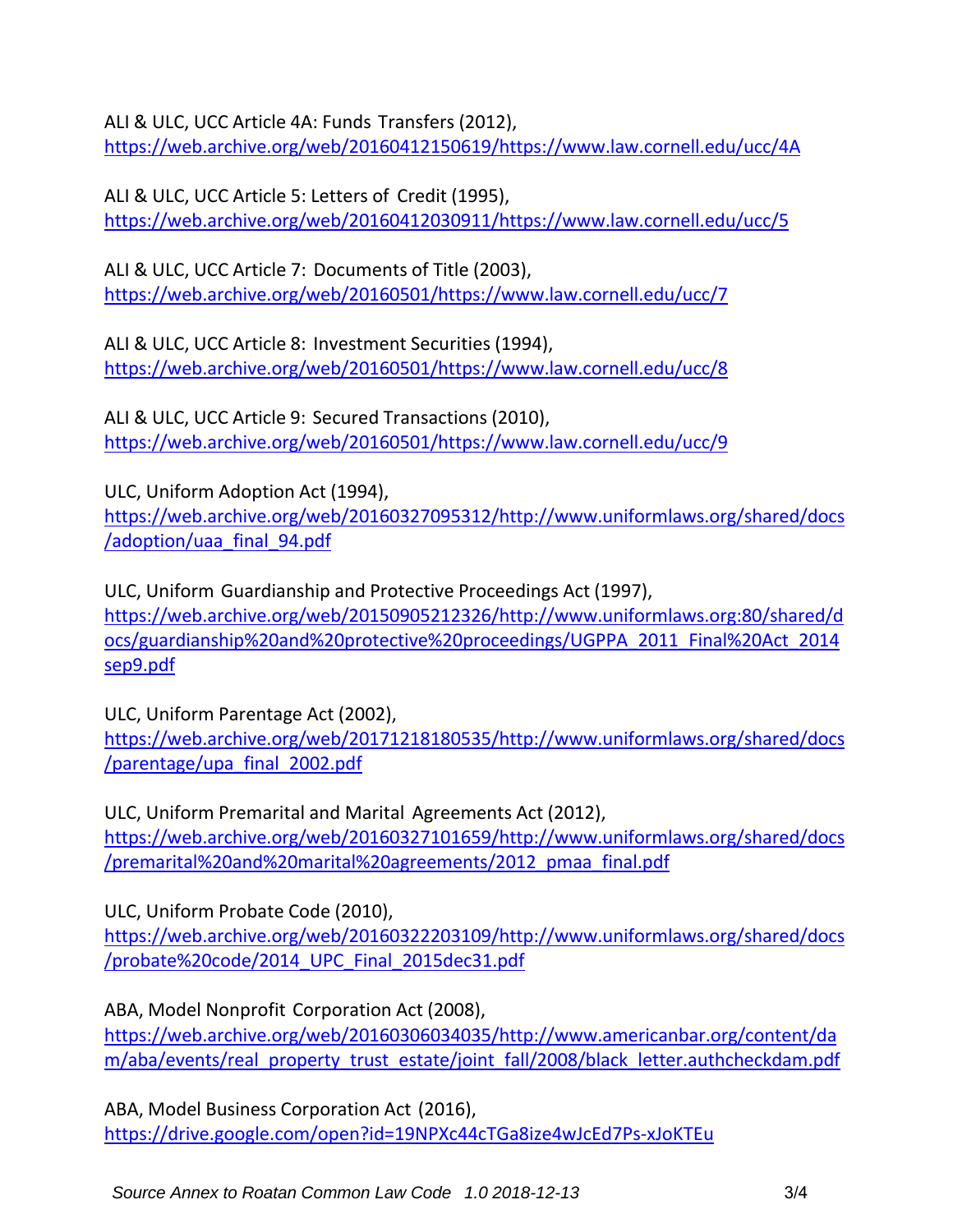ULC, Uniform Business Organizations Code (UBOC), Article 1: The Hub (2013), https://web.archive.org/web/20160517044158/http://www.uniformlaws.org/shared/docs /harmonization of business entity acts/HUB Final 2014 2015aug19.pdf

ULC, UBOC, Article 2: Model Entity Transactions Act (2013), https://web.archive.org/web/20180404174821/http://www.uniformlaws.org/shared/docs /entity\_transactions/META\_Final\_2014\_2015aug19.pdf

ULC, UBOC, Article 3: Uniform Partnership Act (2013), https://web.archive.org/web/20170519162659/http://www.uniformlaws.org/Shared/Doc s/Partnership/UPA%20 Final 2014 2015aug19.pdf

ULC, UBOC, Article 4: Uniform Limited Partnership Act (2013), https://web.archive.org/web/20180404173453/http://www.uniformlaws.org/Shared/Doc s/Limited%20Partnership/ULPA\_Final\_2014\_2015aug19.pdf

ULC, UBOC, Article 5: Uniform Limited Liability Company Act (2013), https://web.archive.org/web/20160526221111/http://www.uniformlaws.org/shared/docs /limited%20liability%20company/ULLCA\_Final\_2014\_2015aug19.pdf

ULC, UBOC, Article 6: Uniform Limited Cooperative Association Act (2013), https://drive.google.com/open?id=1P2RmhpyyTpaN8mEV2HNoxzNV9hBDEfK8

ULC, UBOC, Article 7: Uniform Unincorporated Nonprofit Association Act (2011), https://drive.google.com/open?id=1Ob1foGChl2XO0dEtOwv9jpmcx5qD7v\_n

ULC, UBOC, Article 8: Uniform Statutory Trust Entity Act (2013), https://drive.google.com/open?id=1u69i9kd7\_2sIu3UoXyuREQni2kvRcoEW

ULC, Uniform Electronic Transactions Act (1999), https://drive.google.com/open?id=1R1PjEVeK4nWKJak2TEdPrT42tPO99F7j

ULC, Uniform Real Property Electronic Recording Act (2005), https://drive.google.com/open?id=1wFDmRj74DWrennRCjLCXUJcbIB2orV‐p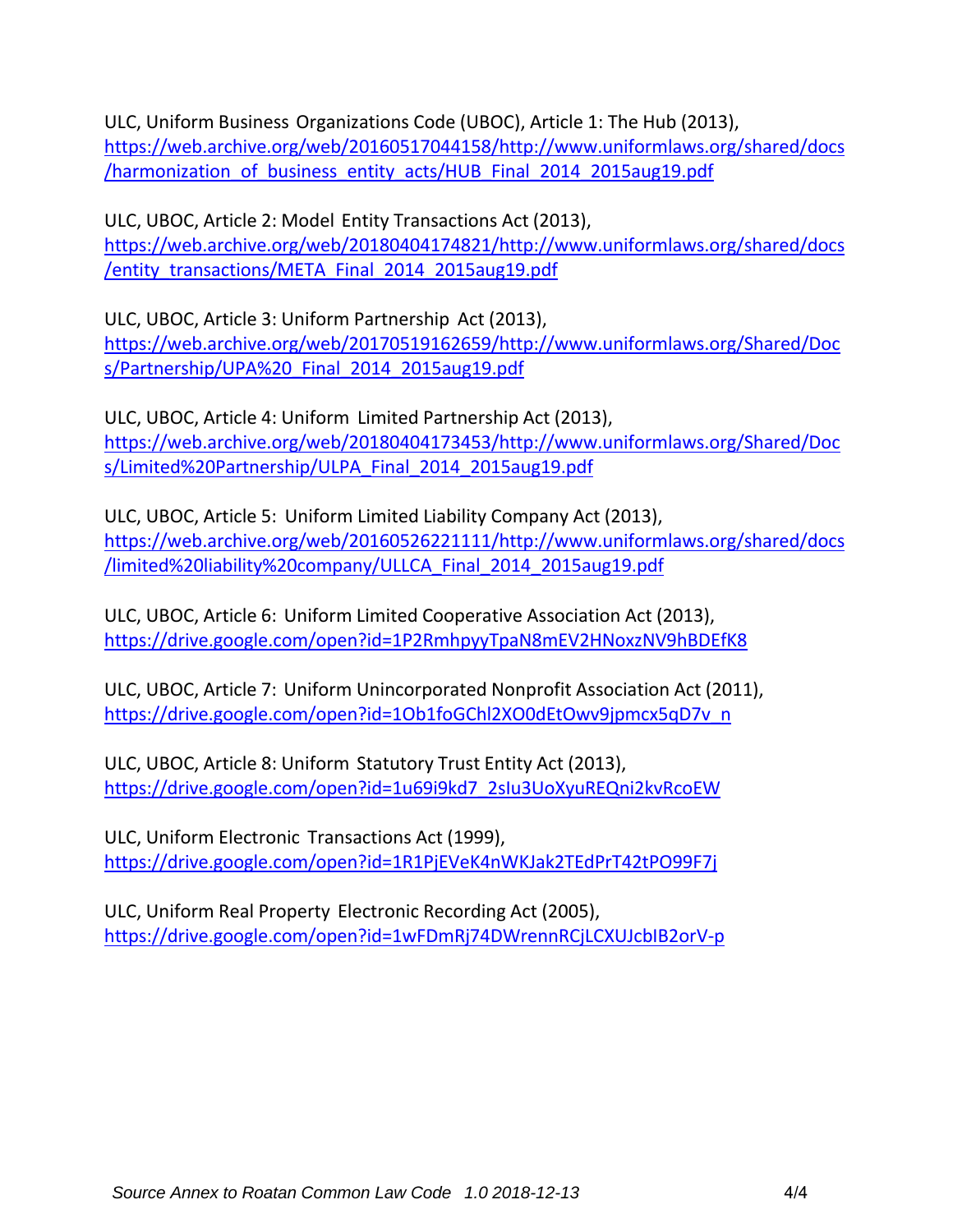# Act to Enact Roatan Common Law Code into

## Law

Final Audit Report 2018-12-14

| Created:        | 2018-12-14                                   |
|-----------------|----------------------------------------------|
| By:             | Nicholas Dranias (ndranias@ndlawpolicy.com)  |
| Status:         | Signed                                       |
| Transaction ID: | CBJCHBCAABAAjt_2ouWadOkXJjXGtcrH4Zx3uK020nfM |

## "Act to Enact Roatan Common Law Code into Law" History

- $\Box$  Document created by Nicholas Dranias (ndranias@ndlawpolicy.com) 2018-12-14 - 2:53:04 AM GMT- IP address: 71.223.35.165
- Document emailed to Tristan Monterroso (tristan@zedenorthbay.org) for signature 2018-12-14 - 2:56:35 AM GMT
- Document emailed to Erick A. Brimen (ebrimen@newaycapital.com) for signature 2018-12-14 - 2:56:35 AM GMT
- Document emailed to Oliver Porter (oliverporter1@comcast.net) for signature 2018-12-14 - 2:56:35 AM GMT
- Document emailed to Rodrigo Quercia (rquercia@newaycapital.com) for signature 2018-12-14 - 2:56:35 AM GMT
- $\boxtimes$  Document emailed to gabe@newaycapital.com for signature 2018-12-14 - 2:56:35 AM GMT
- $\mathbb{E}_{\mathbb{R}}$  Document emailed to Titus Gebel (tgebel@newaycapital.com) for signature 2018-12-14 - 2:56:35 AM GMT
- Nicholas Dranias (ndranias@ndlawpolicy.com) replaced signer gabe@newaycapital.com with Gabriel Delgado Ayau (gdelgado@newaycapital.com) 2018-12-14 - 2:57:37 AM GMT- IP address: 71.223.35.165
- Document emailed to Gabriel Delgado Ayau (gdelgado@newaycapital.com) for signature 2018-12-14 - 2:57:37 AM GMT
- **D** Document viewed by Gabriel Delgado Ayau (gdelgado@newaycapital.com) 2018-12-14 - 2:59:17 AM GMT- IP address: 66.249.88.60